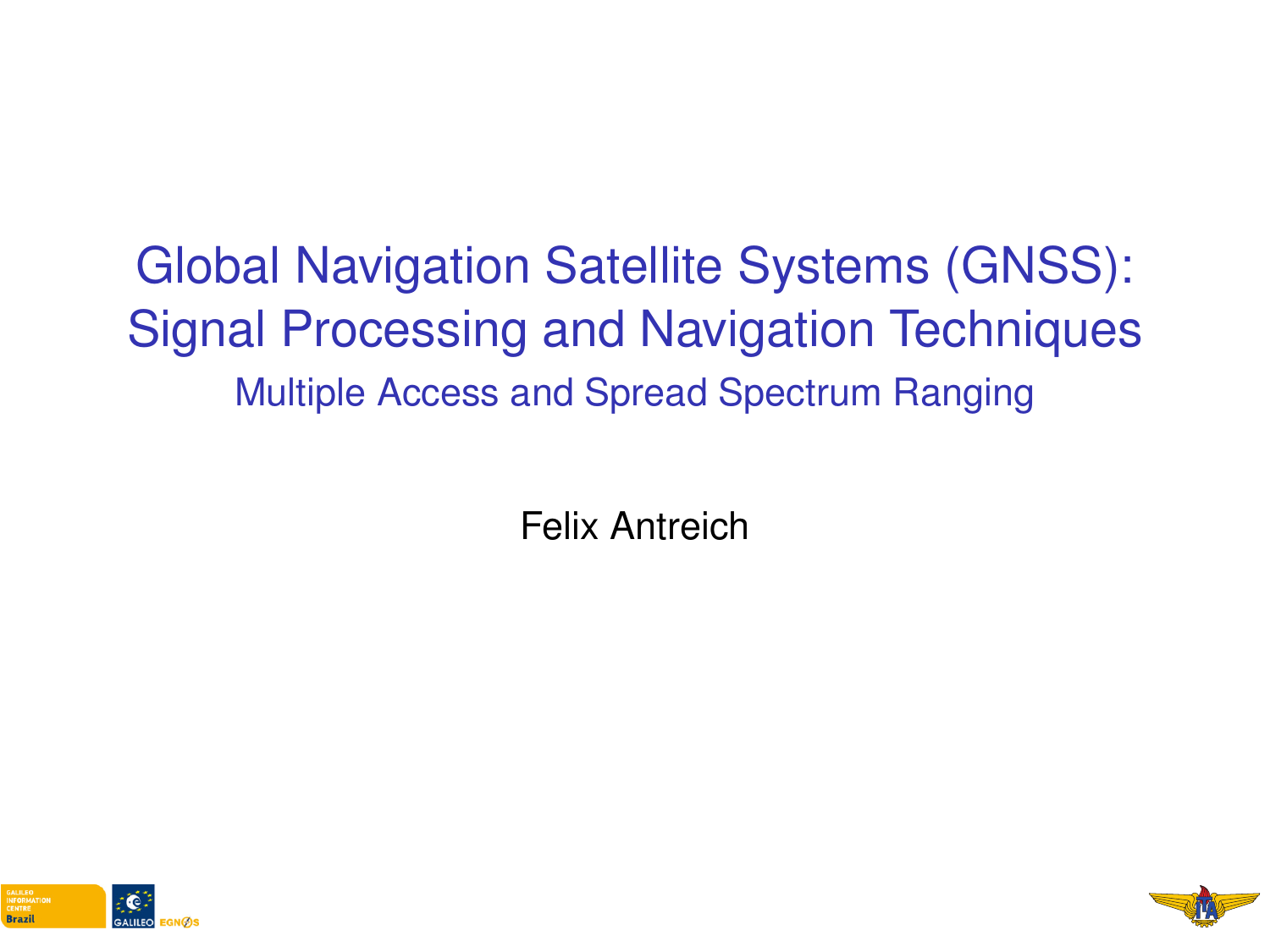#### <span id="page-1-0"></span>**Outline**

[Multiple Access Schemes](#page-1-0)

[Spread Spectrum Signals](#page-0-0)

[Processing Gain and Interference](#page-0-0)

[Time-Delay Estimation](#page-0-0)



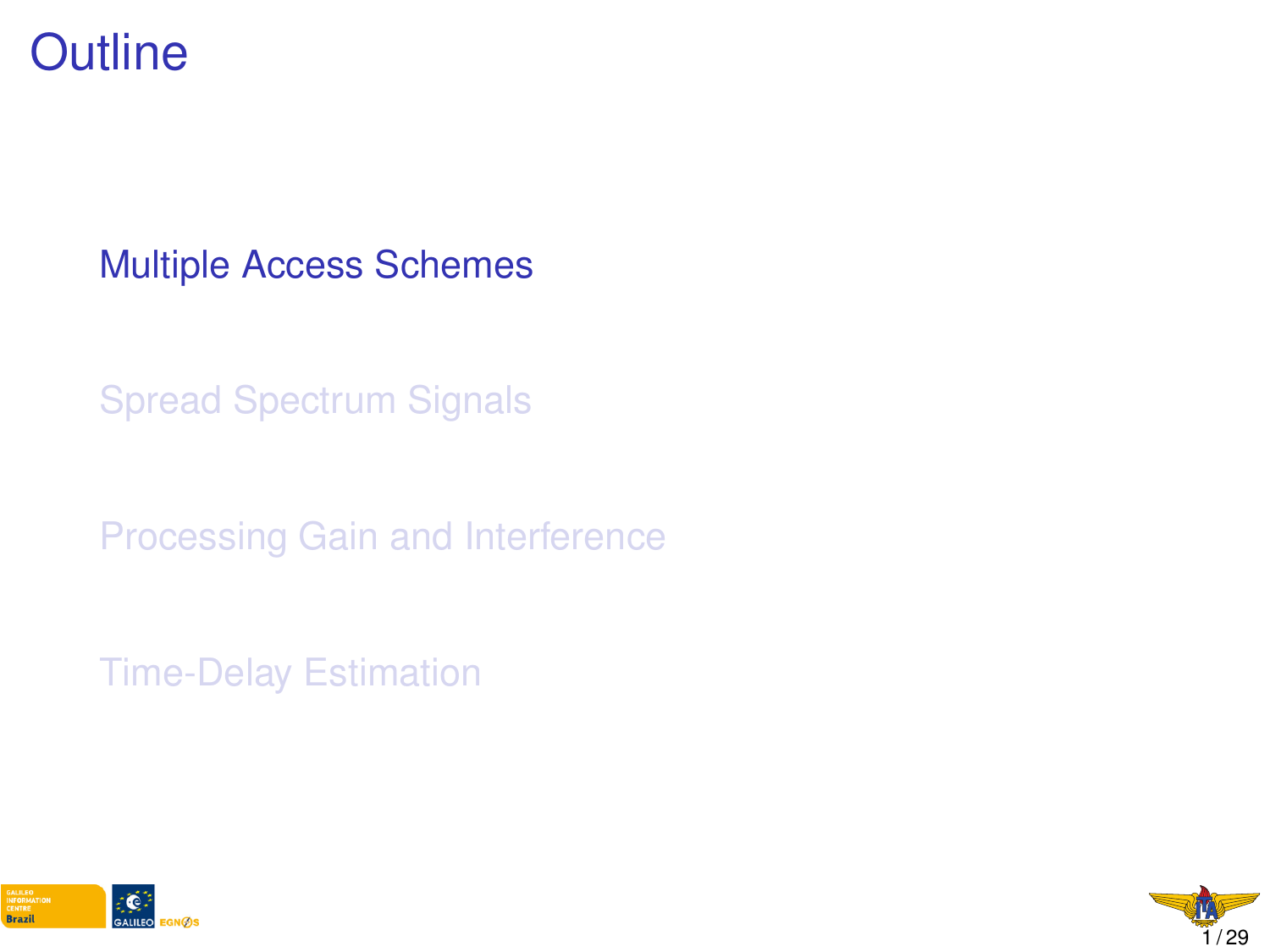### Multiple Access (MA)

- $\triangleright$  Several satellites need to share the same transmission medium and broadcast to the GNSS users to enable positioning
- $\triangleright$  The satellites need to share the transmission medium such that the GNSS users can separate the different satellites, perform ranging, and receive the navigation data
- $\triangleright$  The satellites need to share the available bandwidth by using channel access or multiple access (MA) techniques
- $\triangleright$  MA techniques have the aim to ensure that signals of the different satellites will be separated or even orthogonal
- $\blacktriangleright$  In general there are three basic MA techniques:
	- $\blacktriangleright$  Time division multiple access (TDMA)
	- Frequency division multiple access (FDMA)
	- $\triangleright$  Code division multiple access (CDMA)



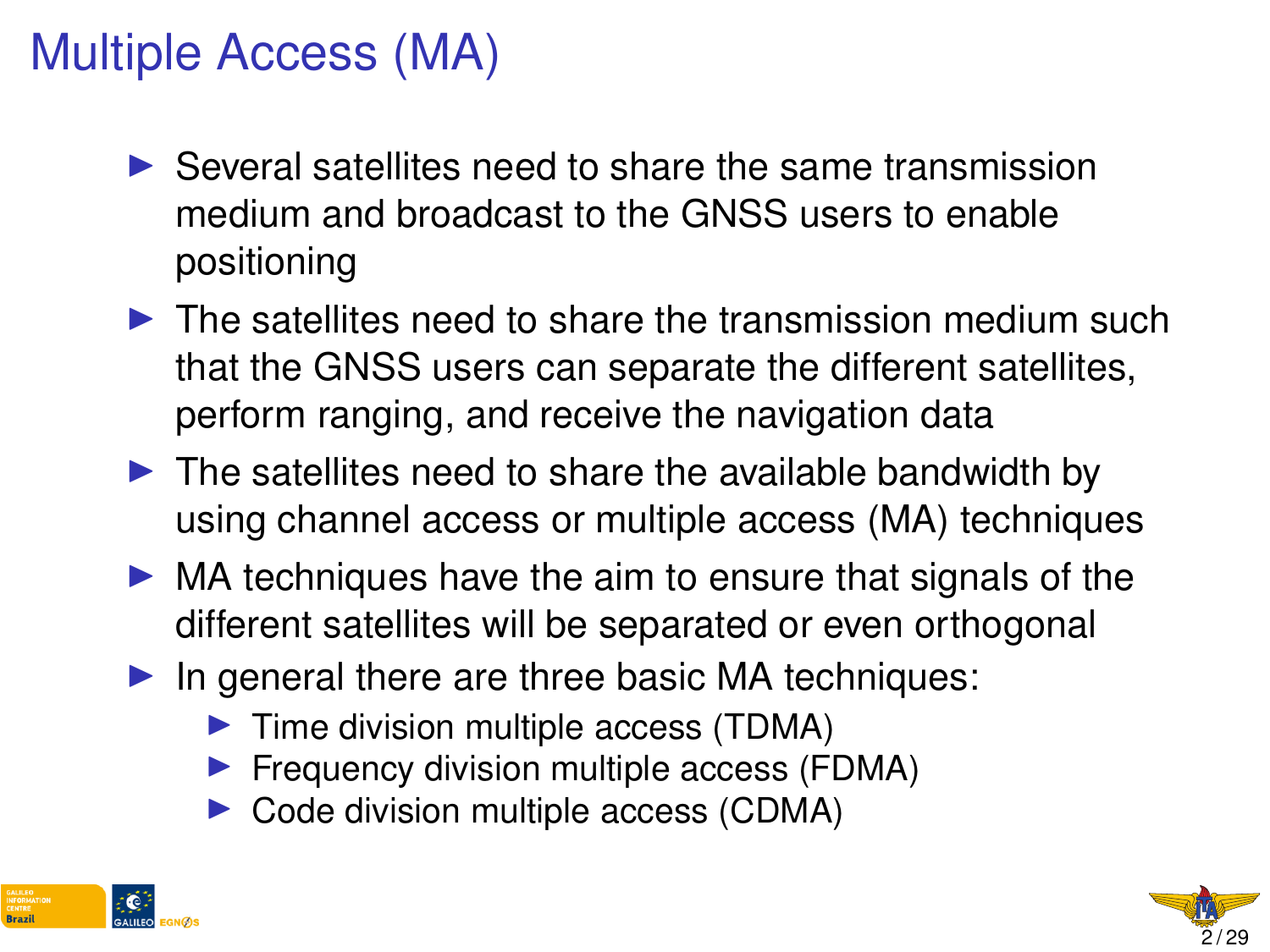### Different Basic MA Schemes





Code division multiple access (CDMA)

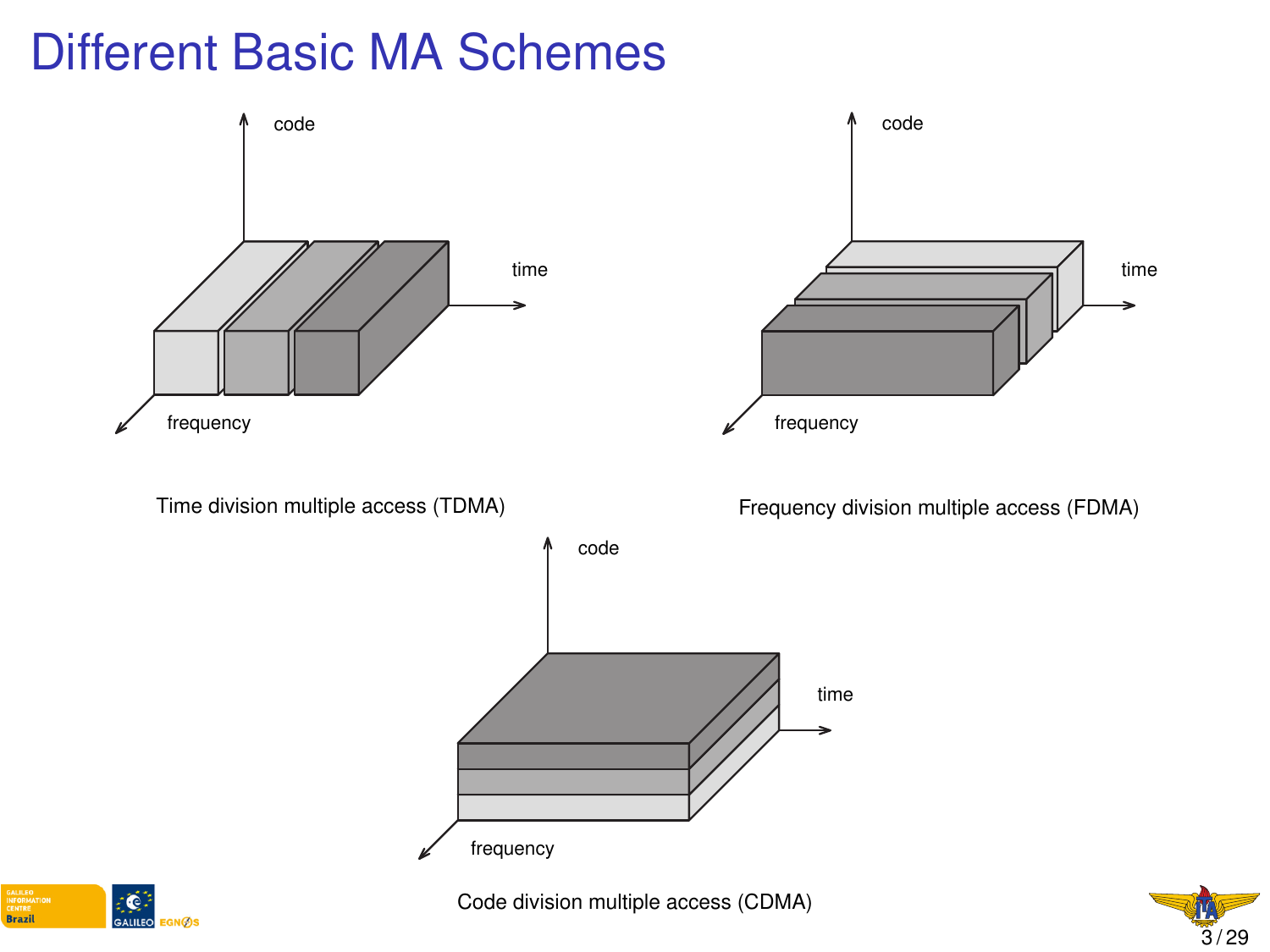# MA Schemes for GNSS (1)

- $\blacktriangleright$  In principle each of these techniques can achieve the same aggregate spectral efficiency
	- $\triangleright$  Symbol rate per user of the channel (satellite)
	- $\blacktriangleright$  Number of users per channel (satellites)
	- $\blacktriangleright$  Sum symbol rate
- $\triangleright$  These basic MA techniques can also be combined to form hybrid combinations
	- $\blacktriangleright$  Frequency division and time division (FD/TDMA)
	- $\blacktriangleright$  Frequency division and code division (FD/CDMA)
- $\blacktriangleright$  ... For GNSS:
	- Number of in-view satellites (broadcast users) is quite low (around maximum 12 per system)
	- $\triangleright$  Data transmission demands (in general) do not play a prominent role
	- $\blacktriangleright$  Mainly other performance measures have to be considered when choosing the appropriate MA technique



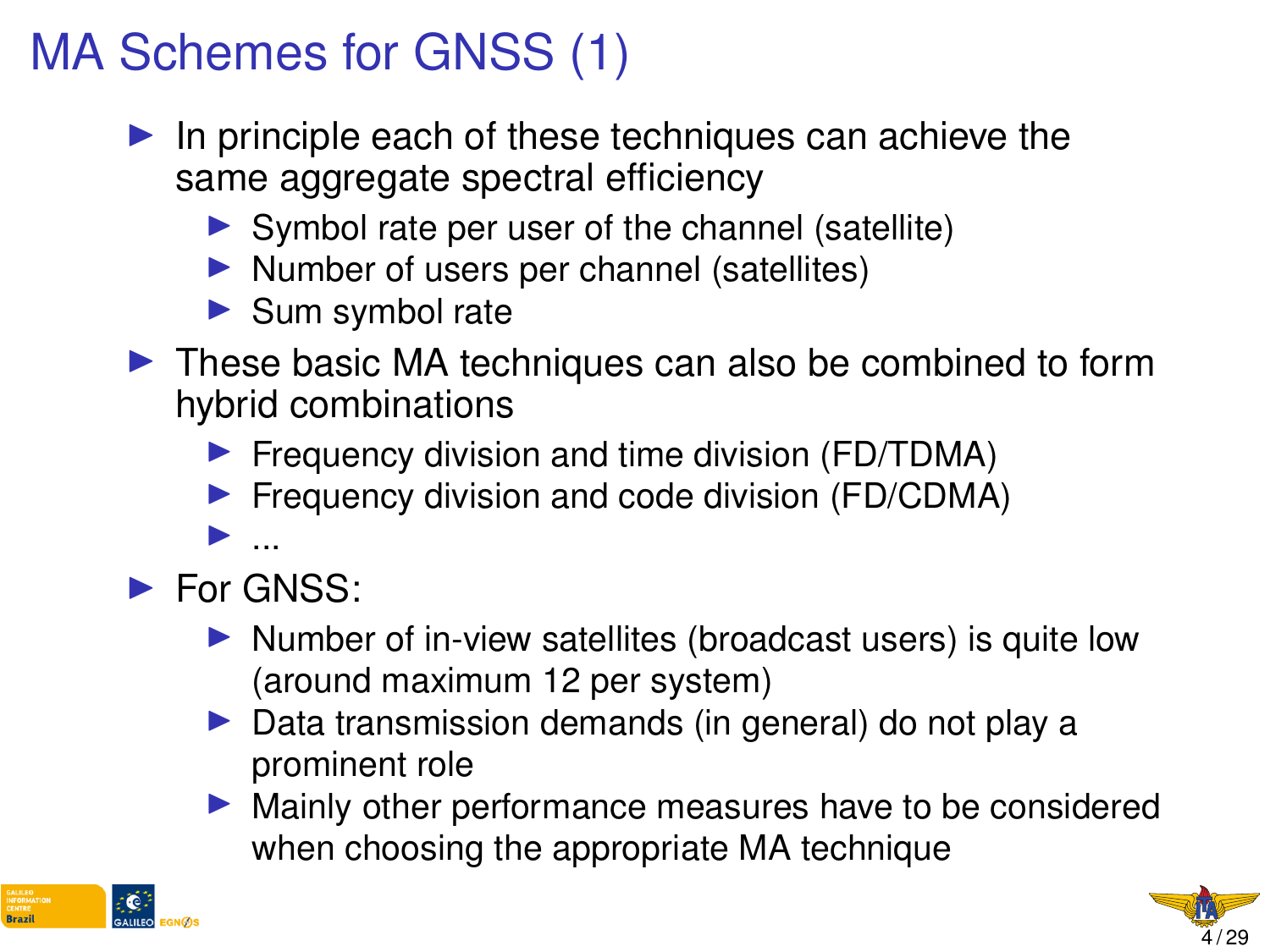# MA Schemes for GNSS (2)

- $\triangleright$  Signal design properties for GNSS:
	- $\blacktriangleright$  Synchronization accuracy
	- $\blacktriangleright$  Synchronization robustness
	- Inter system multiple access interference (MAI-R) or spectral separation
	- Intra system multiple access interference  $(MAI-A)$
	- $\blacktriangleright$  Interference robustness
	- $\blacktriangleright$  Multipath performance
	- $\blacktriangleright$  etc.
- ▶ Most GNSS (GPS, Galileo, Beidou) use direct sequence CDMA (DS-CDMA):
	- $\blacktriangleright$  Each satellite uses a different code for transmitting its signal
	- $\triangleright$  Spectral separation between different GNSS in the same frequency band can be achieved by usage of different modulation schemes ⇒ FD/CDMA
- $\triangleright$  GLONASS uses a CD/FDMA approach



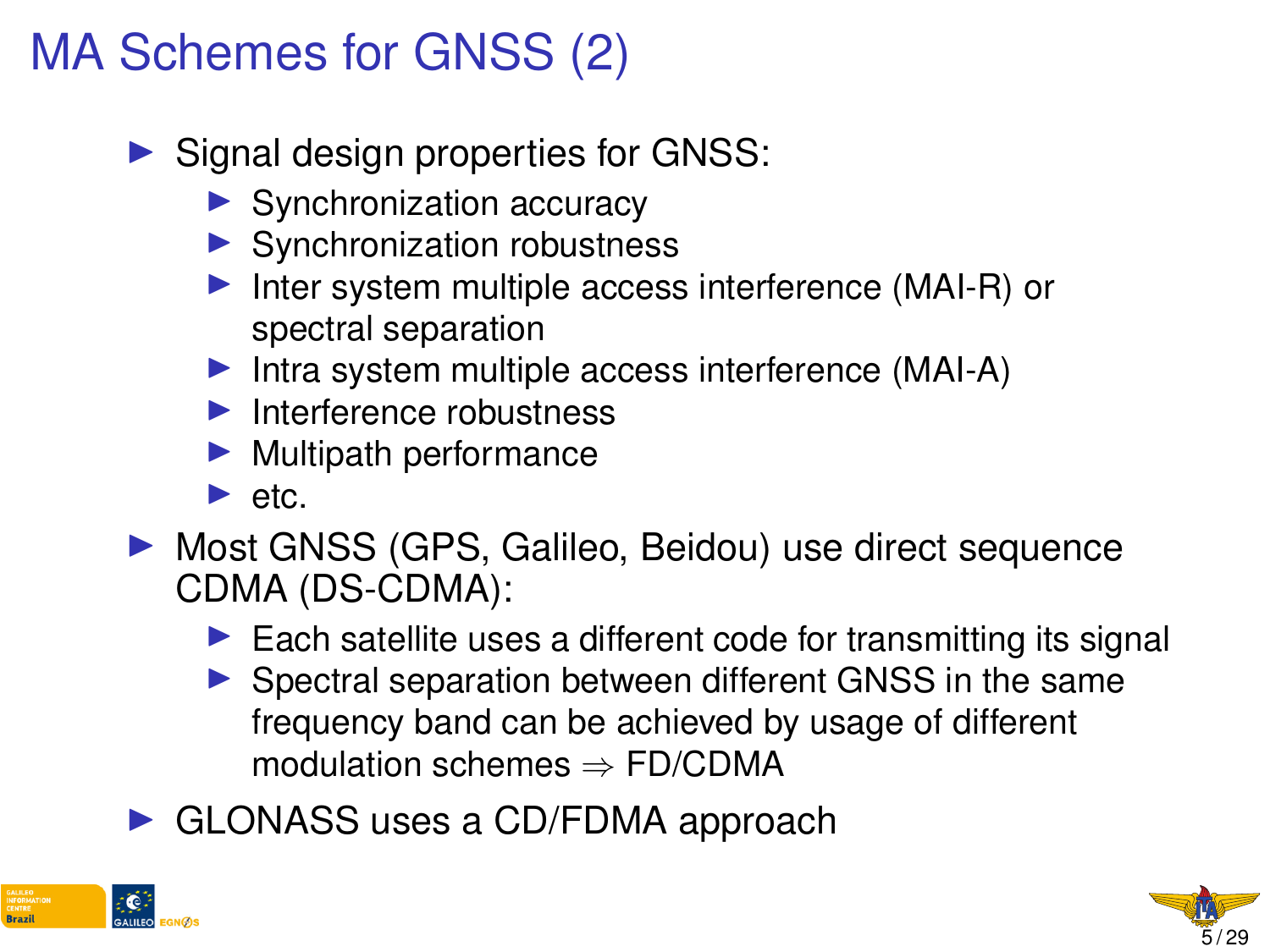### FD/CDMA (DS-CDMA) for GNSS





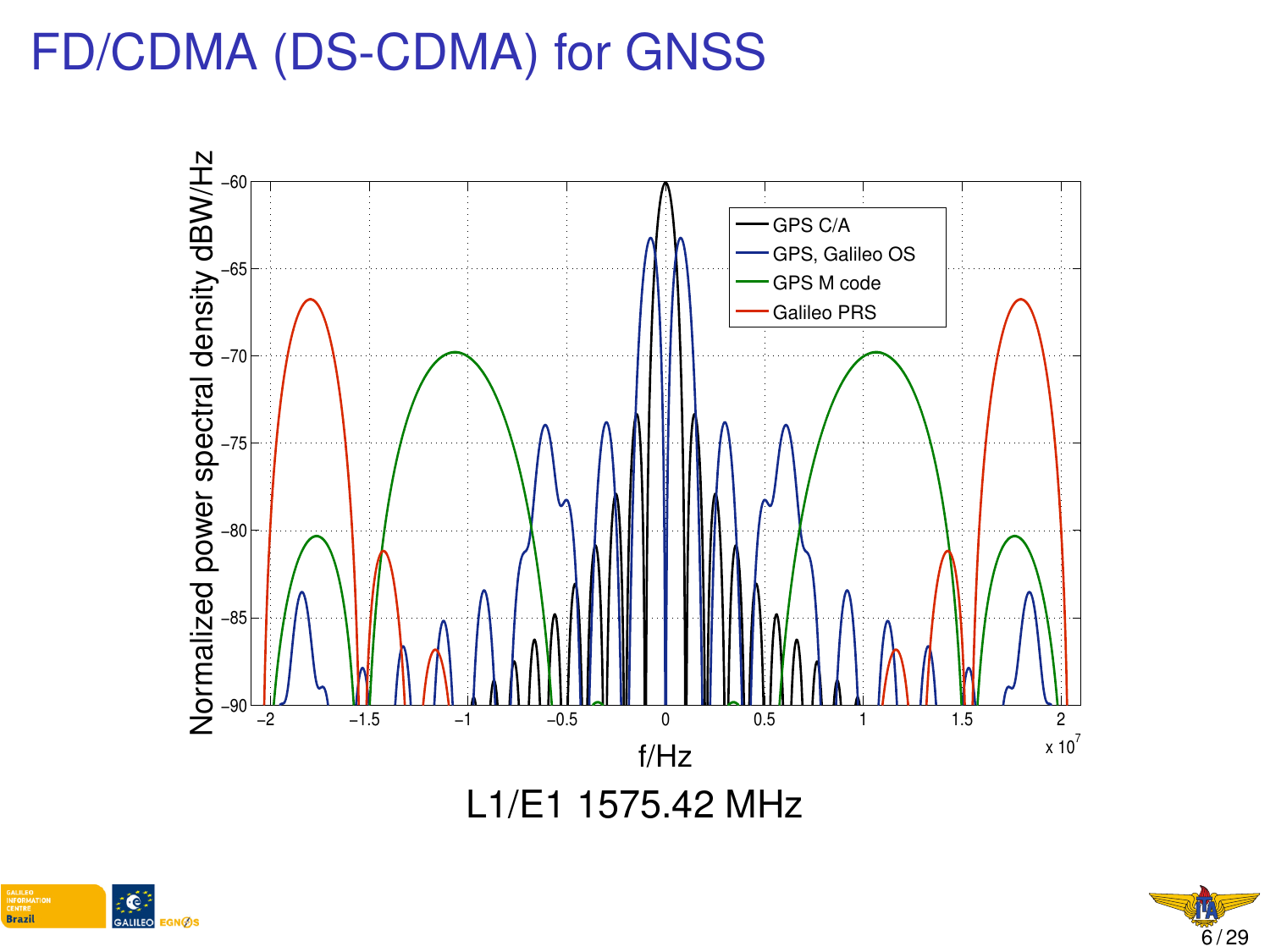

[Multiple Access Schemes](#page-1-0)

[Spread Spectrum Signals](#page-0-0)

[Processing Gain and Interference](#page-0-0)

[Time-Delay Estimation](#page-0-0)



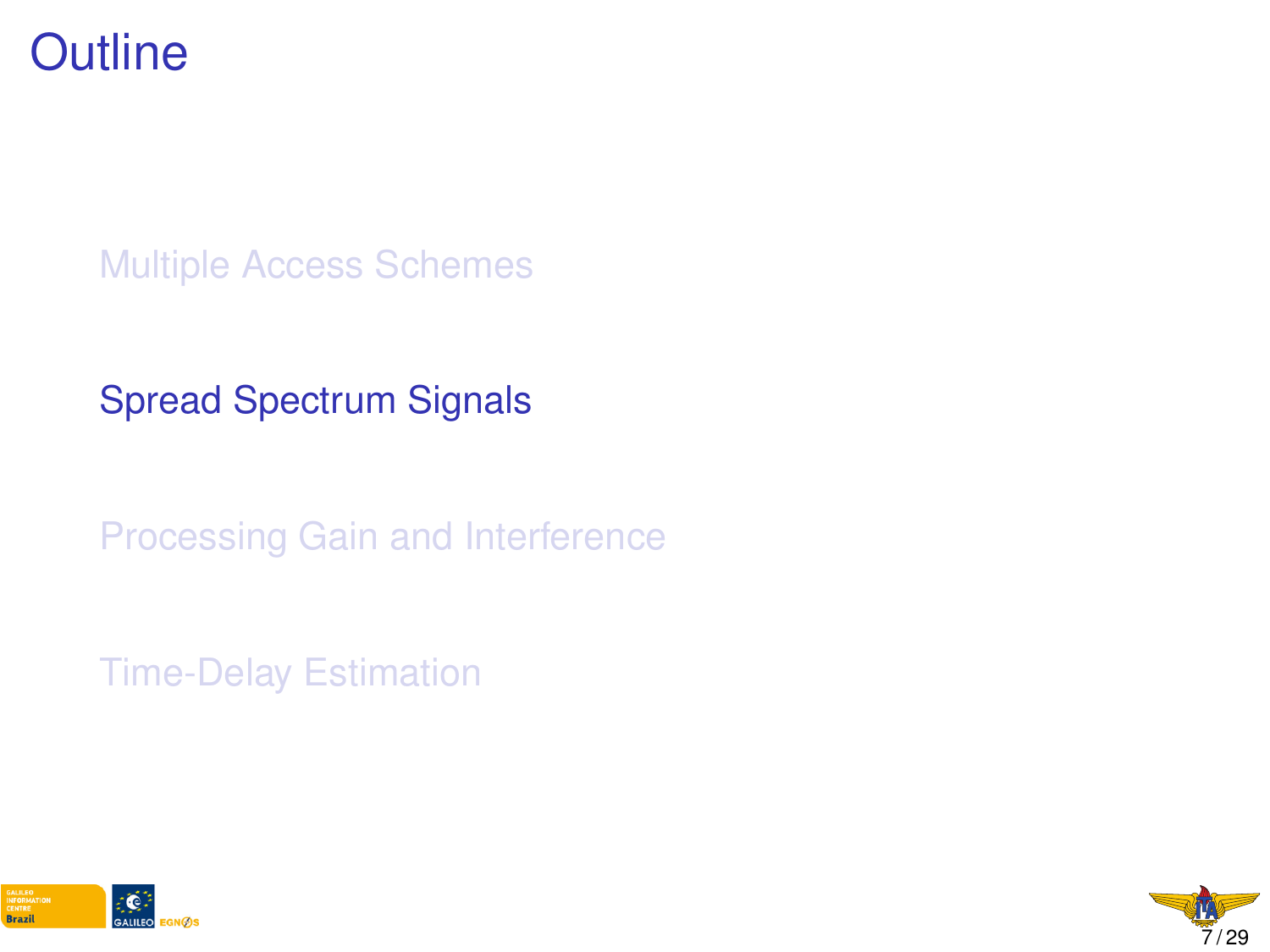# Signal Model (1)

The received DS-CDMA or CD/FDMA baseband signal of one satellite is given as

$$
x(t) = \sqrt{P} g(t-\tau) c(t-\tau) + n(t)
$$

- ▶ *P*: Signal power
- $\triangleright$   $c(t)$ : Pseudo random (PR) spreading sequence
- $\blacktriangleright$   $\tau$ : Time-delay
- $\triangleright$  *g*(*t*) ∈ {-1, 1}: Binary navigation message data
- $\blacktriangleright$  *n*(*t*): White Gaussian noise with power spectral density  $\frac{N_0}{2}$



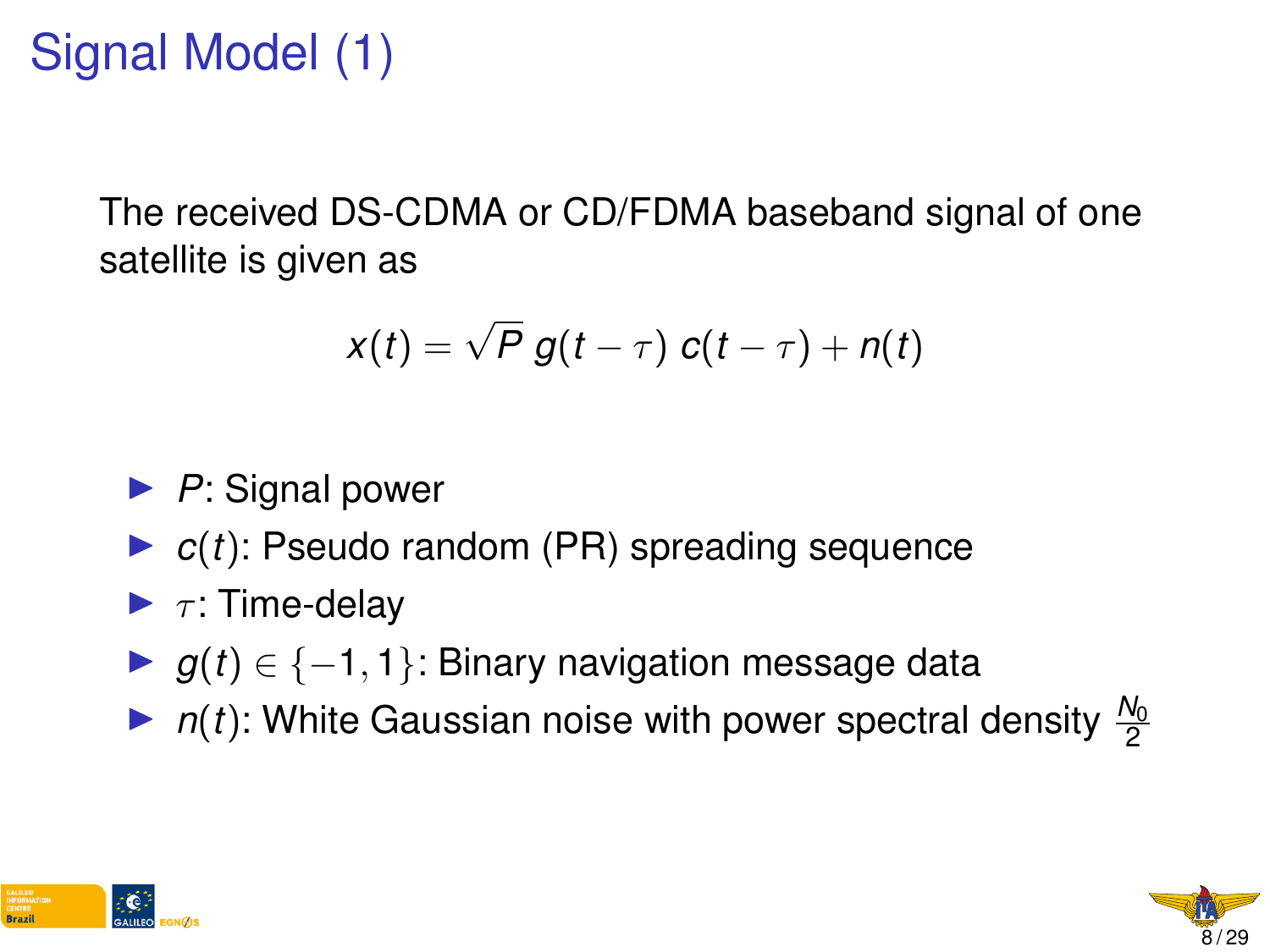# Signal Model (2)

The PR sequence is

$$
c(t) = \sum_{m=-\infty}^{\infty} d_m \sqrt{T_c} \, \delta(t - mT_c) * p(t)
$$
  
= 
$$
\sum_{m=-\infty}^{\infty} d_m \sqrt{T_c} \, p(t - mT_c)
$$

- $\triangleright$   $p(t)$ : Chip pulse shape which is not necessarily restricted to be time-limited to only one chip interval
- $\blacktriangleright$   $\tau_c$ : Chip duration
- **► PR sequence with**  $\{d_m\}$   $\in$   $\{-1, 1\}$
- $\blacktriangleright$   $T_d = N_d T_c$ : PR sequence duration
- **►**  $N_d \in \mathbb{N}$ : Number of chips of the PR sequence



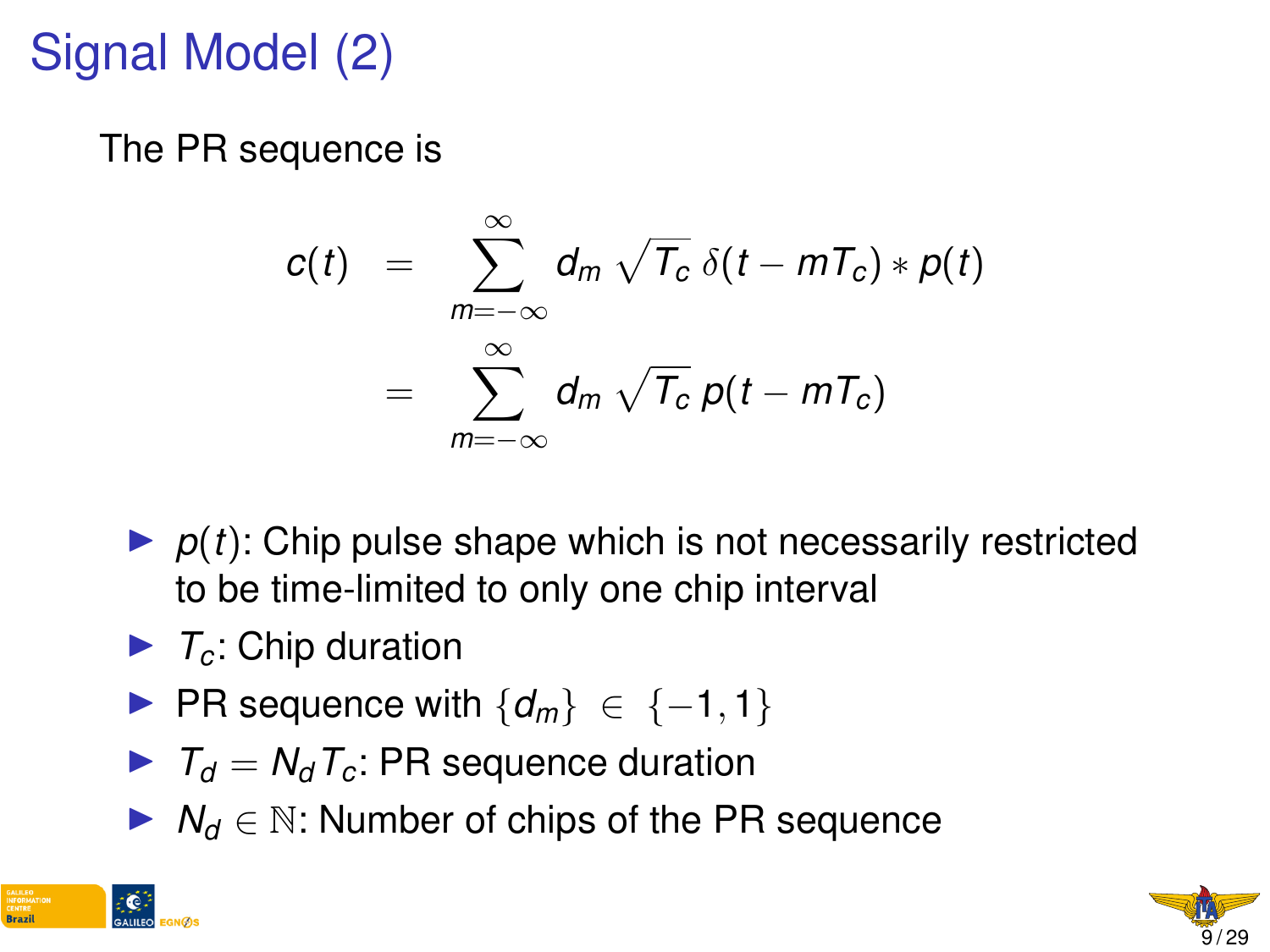# Signal Model (3)

The PR sequence can be assumed (simplified) to be a zero mean

$$
\mathrm{E}\left[d_{m}\right]=0
$$

and wide-sense cyclostationary (WSCS) sequence with

$$
E\left[d_{m}d_{l}^{*}\right] = R_{d}[m, l-m]
$$
  

$$
R_{d}[m, l-m] = R_{d}[m+pN_{d}, l-m], \ p \in \mathbb{Z}.
$$

We also assume

$$
\frac{1}{T_d}\int_{-\frac{T_d}{2}}^{\frac{T_d}{2}}c(t)c^*(t)dt=\int_{-\infty}^{\infty}\Phi_c(f)dt=1.
$$

 $\blacktriangleright \Phi_c(f)$ : power spectral density (PSD) of  $c(f)$ 



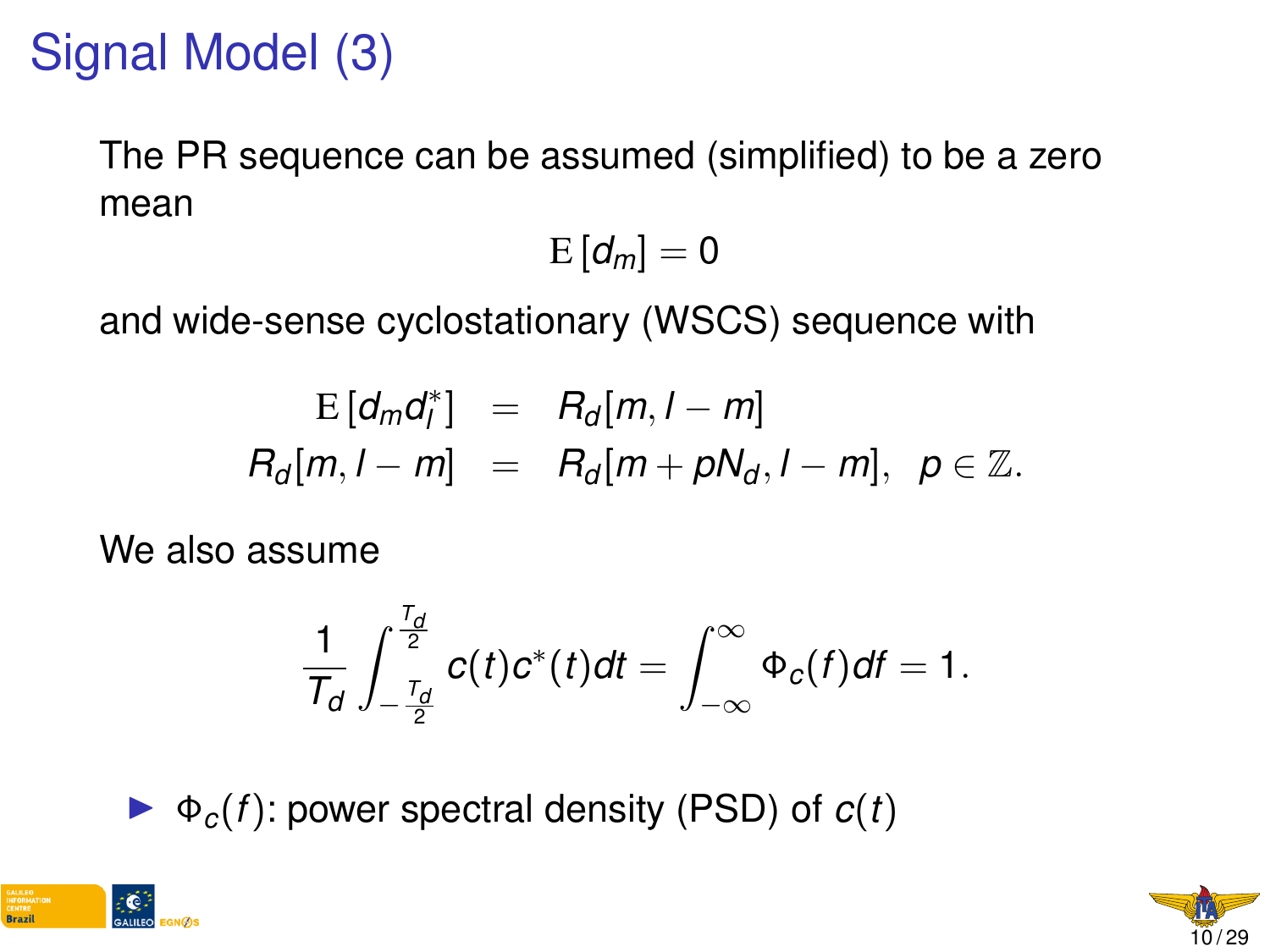#### Autocorrelation Function

The autocorrelation of *c*(*t*) can be given as

$$
R_c(\varepsilon) = \frac{1}{T_d} \int_{-\frac{T_d}{2}}^{\frac{T_d}{2}} c(t) \, c^*(t + \varepsilon) \, dt
$$
  
= 
$$
\int_{-\infty}^{\infty} |P(f)|^2 \, \Phi_d(f) \, e^{j2\pi f \varepsilon} \, df
$$
  
= 
$$
\int_{-\infty}^{\infty} |P(f)|^2 \, e^{j2\pi f \varepsilon} \, df
$$

with

$$
\int_{-\infty}^{\infty} |P(f)|^2 \, df = 1.
$$

 $\blacktriangleright$  *P*(*f*): Fourier transform of *p*(*t*)

 $\Phi_d(f) = 1$ 

- $\blacktriangleright$  The WSCS sequence  $\{d_m\}$  is not only pseudo random but random
- If The power spectral density of the sequence  $\{d_m\}$  is

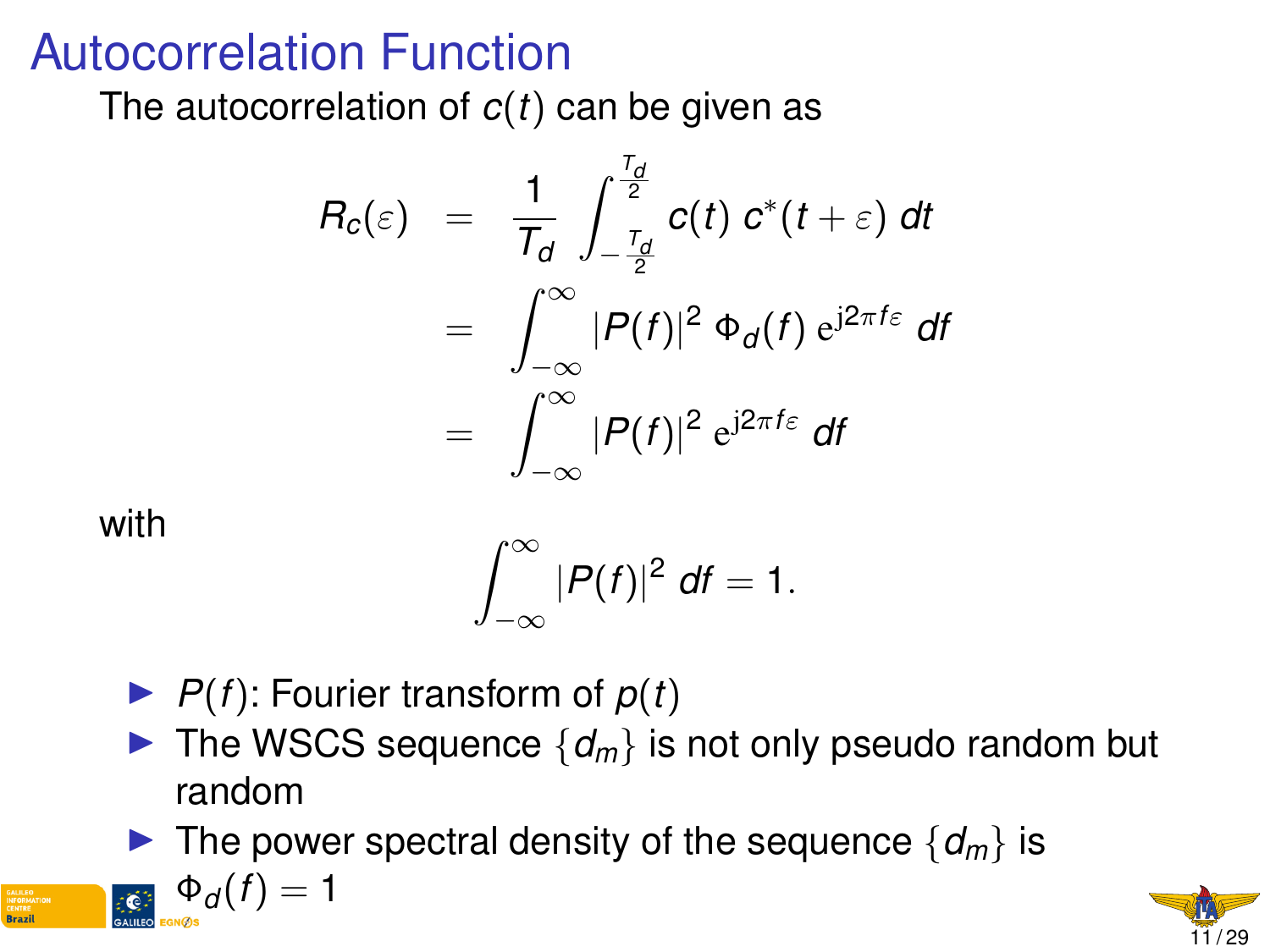#### Design of Autocorrelation and Cross-Correlation

Based on this interesting result we can conclude:

- $\blacktriangleright$  The problem of optimizing cross-correlation and autocorrelation properties of the PR sequence {*dm*} can be treated separately as two different problems:
	- 1. Optimization of WSCS sequences and their properties
	- 2. Optimization of the chip pulse shape *p*(*t*)
- $\blacktriangleright$  Easy analysis and understanding of the properties of chip pulse shapes  $p(t)$  and PR sequences  $\{d_m\}$



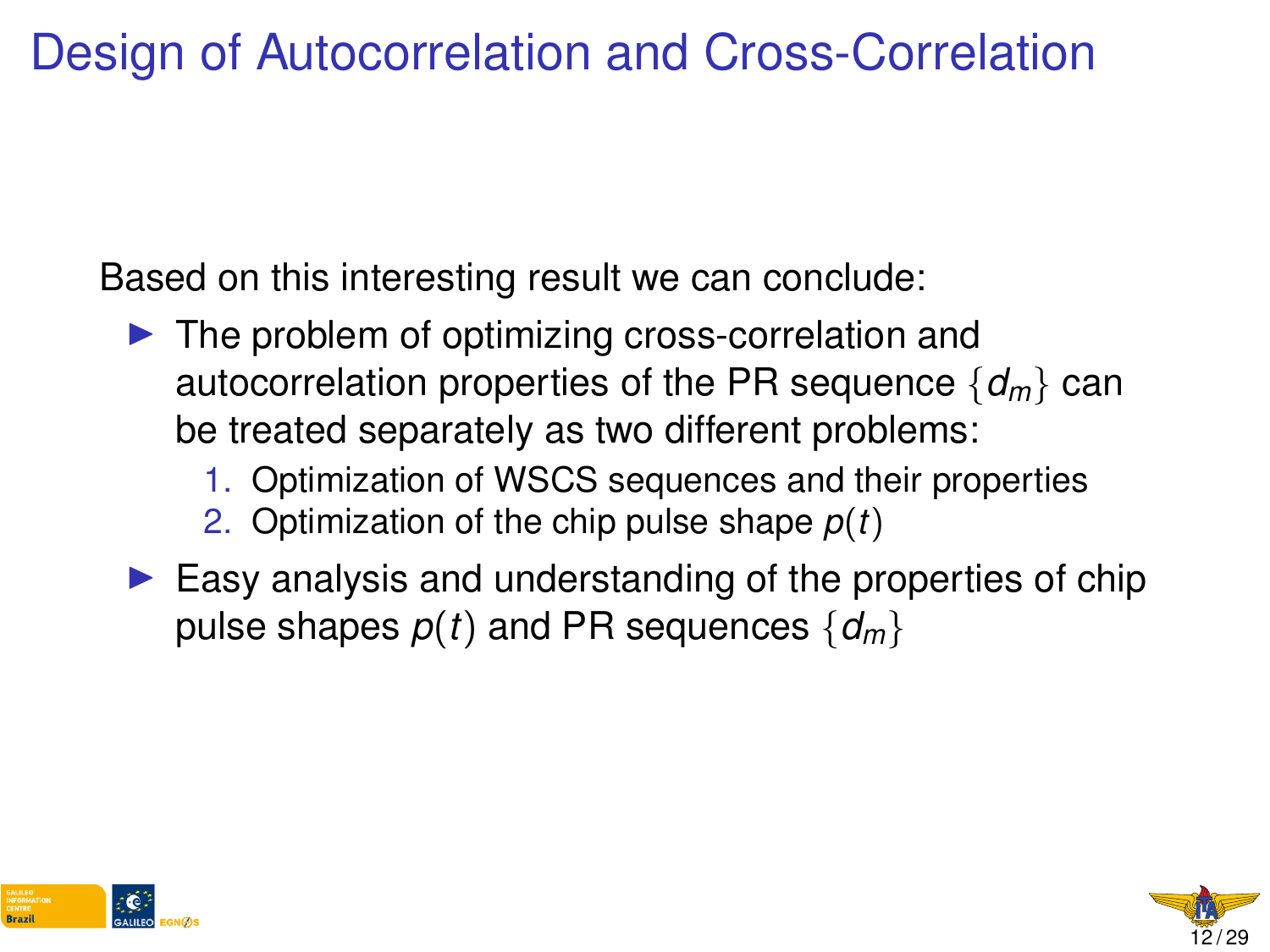## Correlation (1)

The receiver performs correlation with a period  $T_d$  using a replica signal based on a model. In case the time-delay  $\tau$  is known to the receiver we can write

$$
y[k] = \frac{1}{T_d} \int_{\frac{T_d}{2}(2k+1)}^{\frac{T_d}{2}(2k+1)} \sqrt{P} g(t-\tau) c(t-\tau) c(t-\tau) dt
$$
  
+ 
$$
\frac{1}{T_d} \int_{\frac{T_d}{2}(2k+1)}^{\frac{T_d}{2}(2k+1)} n(t) c(t-\tau) dt
$$
  
= 
$$
\sqrt{P} g[k] + \breve{n}[k]
$$

where  $k = 0, 1, ..., K - 1$  and  $g[k] \in \{-1, 1\}$ . The power of the signal and the noise after despreading can be given as

$$
E\left[|\sqrt{P}g[k]|^2\right] = P
$$

$$
E\left[|\breve{n}[k]|^2\right] = \breve{\sigma}_n^2 = \frac{N_0}{2T_d}.
$$



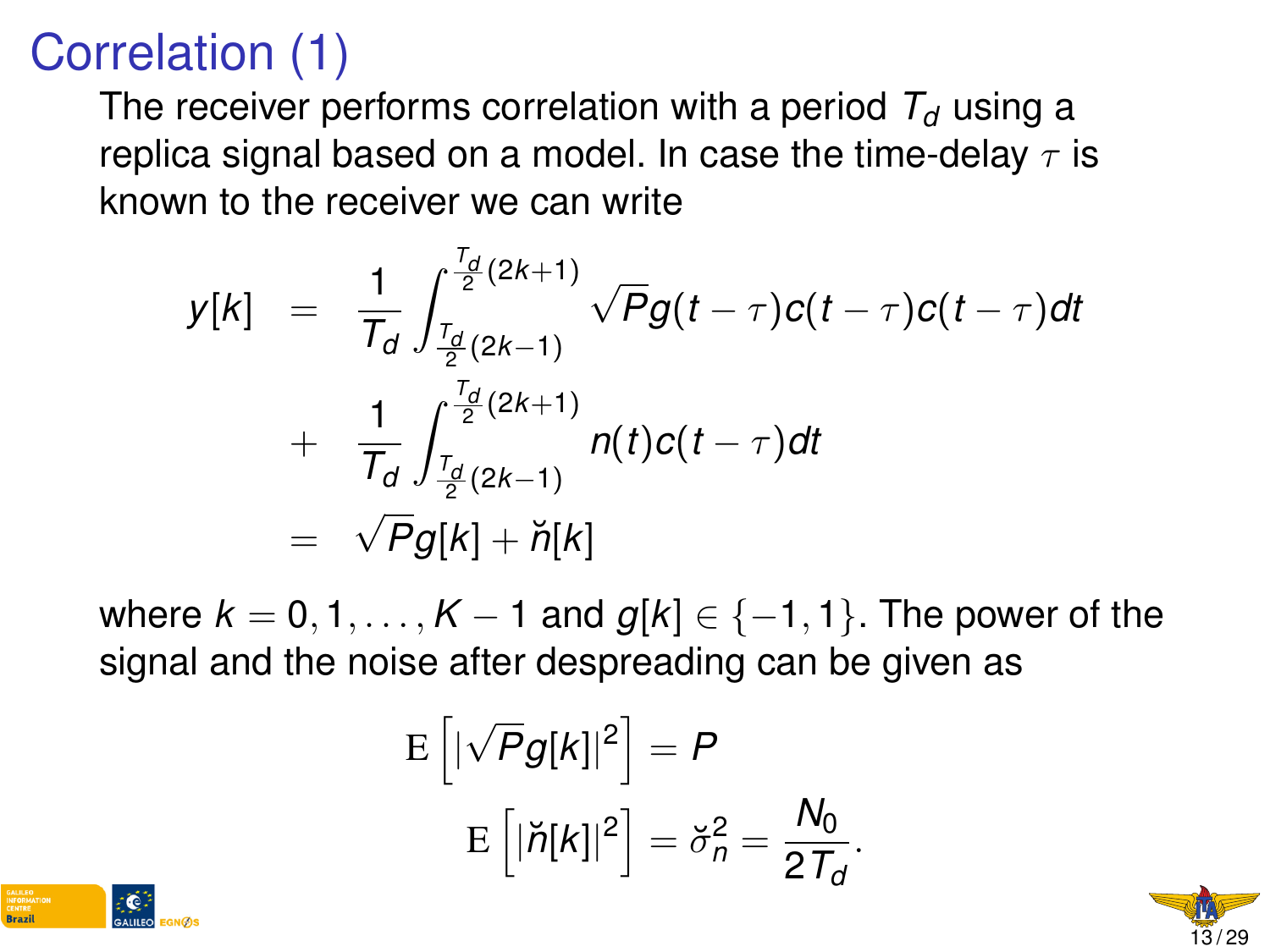## Correlation (2)

Considering the reception of *Nsat* satellites for either a DS-CDMA or CD/FDMA system we can write

$$
y[k] = \frac{1}{T_d} \int_{\frac{T_d}{2}(2k+1)}^{\frac{T_d}{2}(2k+1)} \sqrt{P}g(t-\tau)c(t-\tau)c(t-\tau)dt + \underbrace{\sum_{i=1}^{N_{sat}-1} \frac{1}{T_d} \int_{\frac{T_d}{2}(2k+1)}^{\frac{T_d}{2}(2k+1)} \sqrt{P}_ig_i(t-\tau_i)c_i(t-\tau_i)c(t-\tau)dt}_{\approx 0} + \frac{1}{T_d} \int_{\frac{T_d}{2}(2k+1)}^{\frac{T_d}{2}(2k+1)} n(t)c(t-\tau)dt \approx \sqrt{P}g[k] + \breve{n}[k].
$$

In case of DS-CDMA, the satellites are separated using different PR sequences while in case of CD/FDMA, the signals are separated spectrally (all satellites use the same PR sequence).

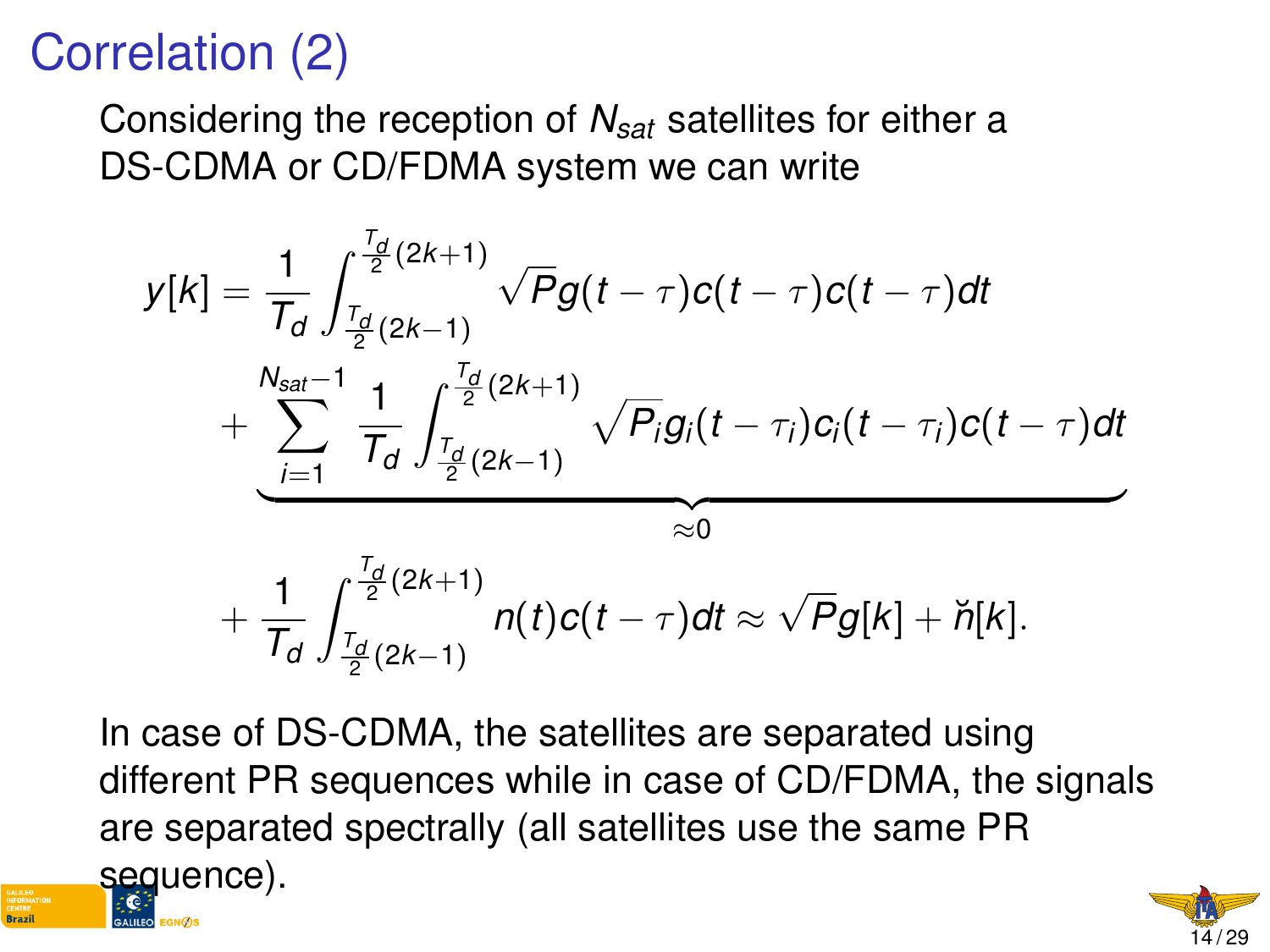### Discrete Signal Model (1)

In the receiver the observations are collected at *N* time instances in *K* periods, thus  $x[kN + n] = x((kN + n)T_s)$  with  $n=0,1,\ldots,N-1$  and  $k=0,1,\ldots,K-1,$  where  $\mathcal{T}_{\mathcal{S}}=\frac{1}{2k}$  $\frac{1}{2B}$  is the sampling duration. A simplified model of the received baseband signal after sampling can be given as



where

$$
h_L(t) = 2 B \frac{\sin(2\pi Bt)}{2\pi B t}, \quad H_L(f) = \left\{ \begin{array}{ll} 1 & |f| \leq B \\ 0 & \mathrm{else} \end{array} \right..
$$



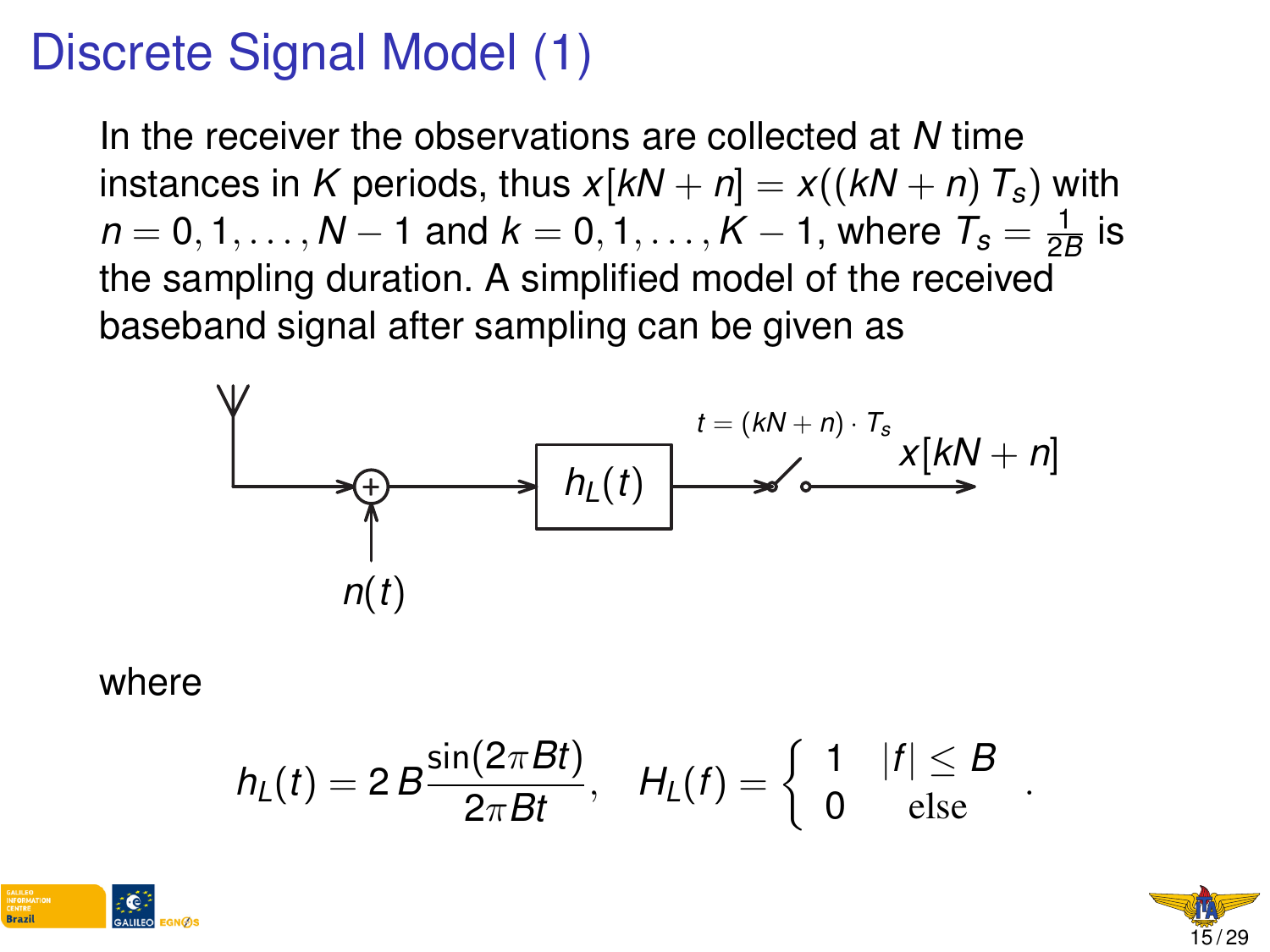### Discrete Signal Model (2)

Thus, with

$$
T_d = N T_s = \frac{N}{2B}
$$

we can write

$$
\mathbf{x}[k] = \sqrt{P}g[k]\mathbf{c}[k;\tau] + \mathbf{n}[k], \mathbf{x}[k] \in \mathbb{R}^{N \times 1}
$$

where

$$
\mathbf{x}[k] = [x(kNT_s), ..., x((kN + n) T_s), ..., x((kN + N - 1) T_s)]^T \n\mathbf{n}[k] = [n(kNT_s), ..., n((kN + n) T_s), ..., n((kN + N - 1) T_s)]^T \n\mathbf{c}[k; \tau] = [c(kNT_s - \tau), ..., ..., c((kN + n) T_s - \tau), ... \n... , c((kN + N - 1) T_s - \tau)]^T.
$$



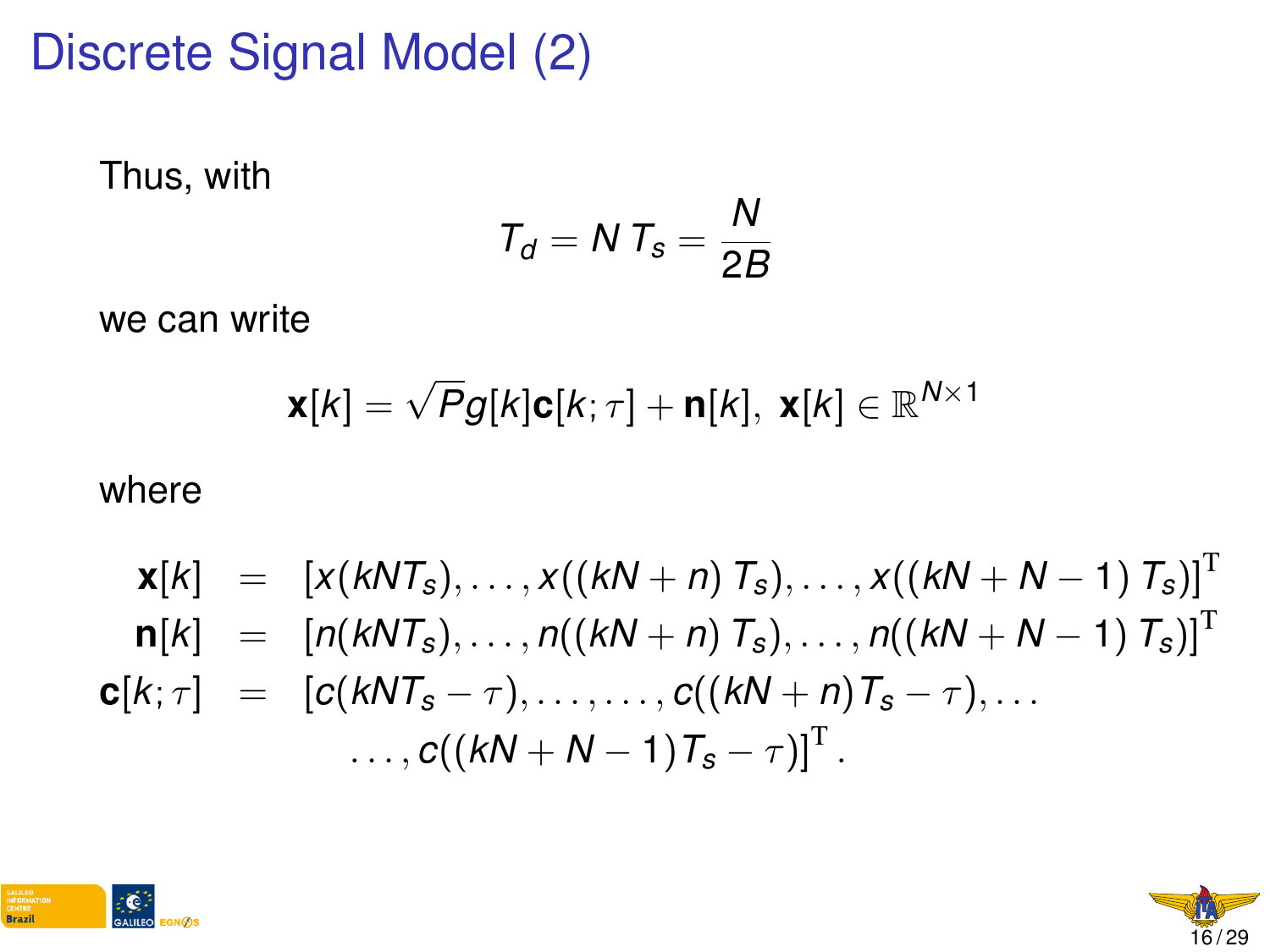# Discrete Signal Model (3)

We assume that

$$
||\mathbf{c}[k;\tau]||_2^2=N
$$

while in general

$$
||\mathbf{c}[k;\tau]||_2^2 \neq N, \forall \tau.
$$

However, in many cases<sup>1</sup> we can assume that

$$
||\mathbf{c}[k;\tau]||_2^2 \approx N, \forall \tau \; \forall k
$$

if additionally  $N > N_d$  and  $N/N_d \in \mathbb{N}$  we get

$$
\mathbf{c}[k;\tau]=\mathbf{c}(\tau),\forall k.
$$

1 e.g. in case of GPS C/A PR sequences with bandwidth *B* ≥ 1.023 MHz. 17 / 29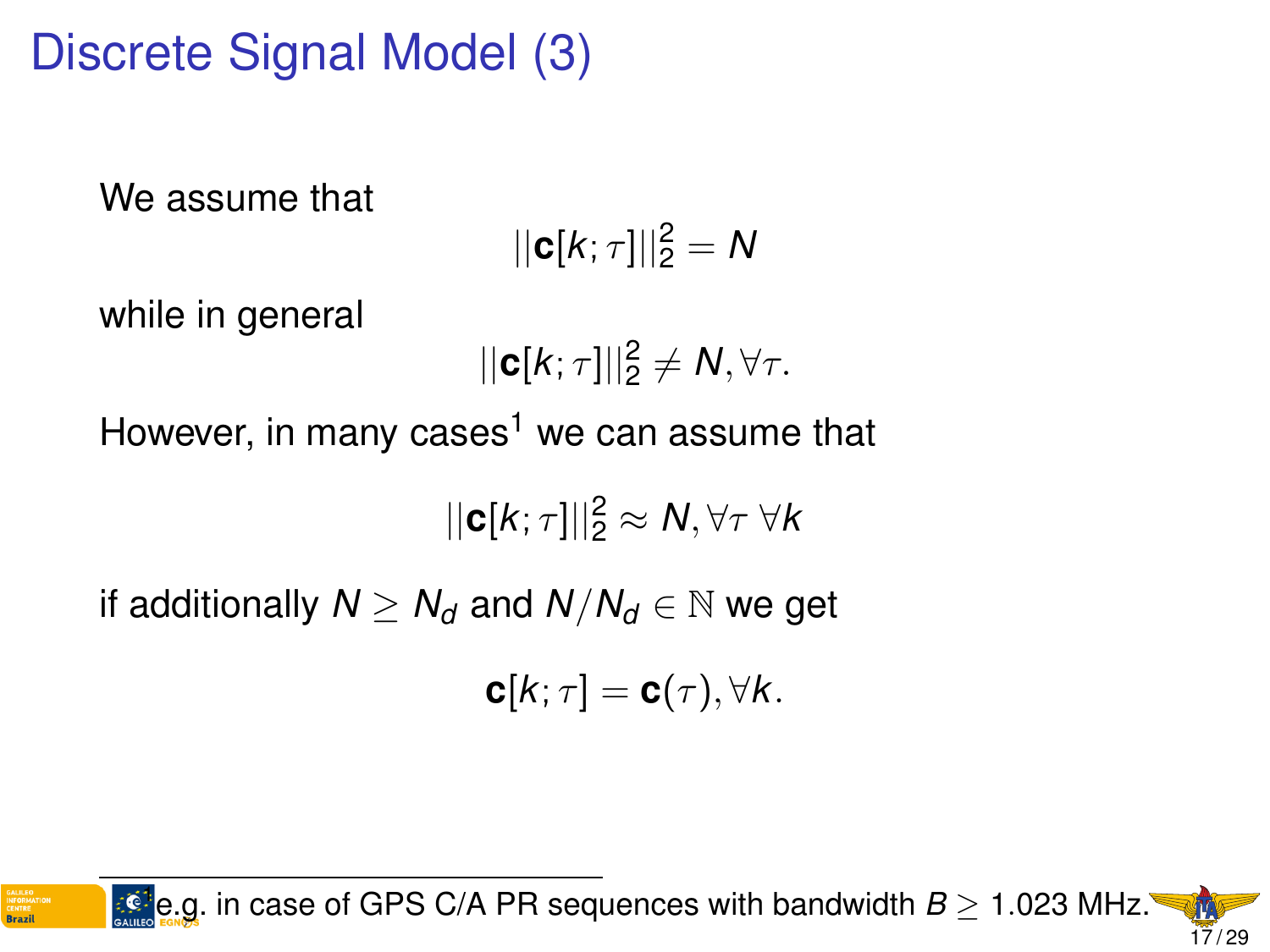#### Discrete Signal Model (4)

The autocorraltion function of the PR sequence can be given as

$$
R_c[\varepsilon] = \frac{1}{N} \mathbf{c}^{\mathrm{T}}(0) \mathbf{c}(\varepsilon)
$$

with

$$
\frac{1}{N}\mathbf{c}^{\mathrm{T}}(\tau)\mathbf{c}(\tau)=1.
$$

The receiver performs correlation with a period *N T<sup>s</sup>* using a replica signal based on a model. In case the time-delay  $\tau$  is known and cross-correlation with other satellites can be neglected we can write

$$
y[k] = \frac{1}{N} \mathbf{c}^{T}(\tau) \mathbf{x}[k] = \frac{1}{N} \sqrt{P} g[k] \mathbf{c}^{T}(\tau) \mathbf{c}(\tau) + \frac{1}{N} \mathbf{c}^{T}(\tau) \mathbf{n}[k]
$$

$$
= \sqrt{P} g[k] + \frac{1}{N} \mathbf{c}^{T}(\tau) \mathbf{n}[k].
$$



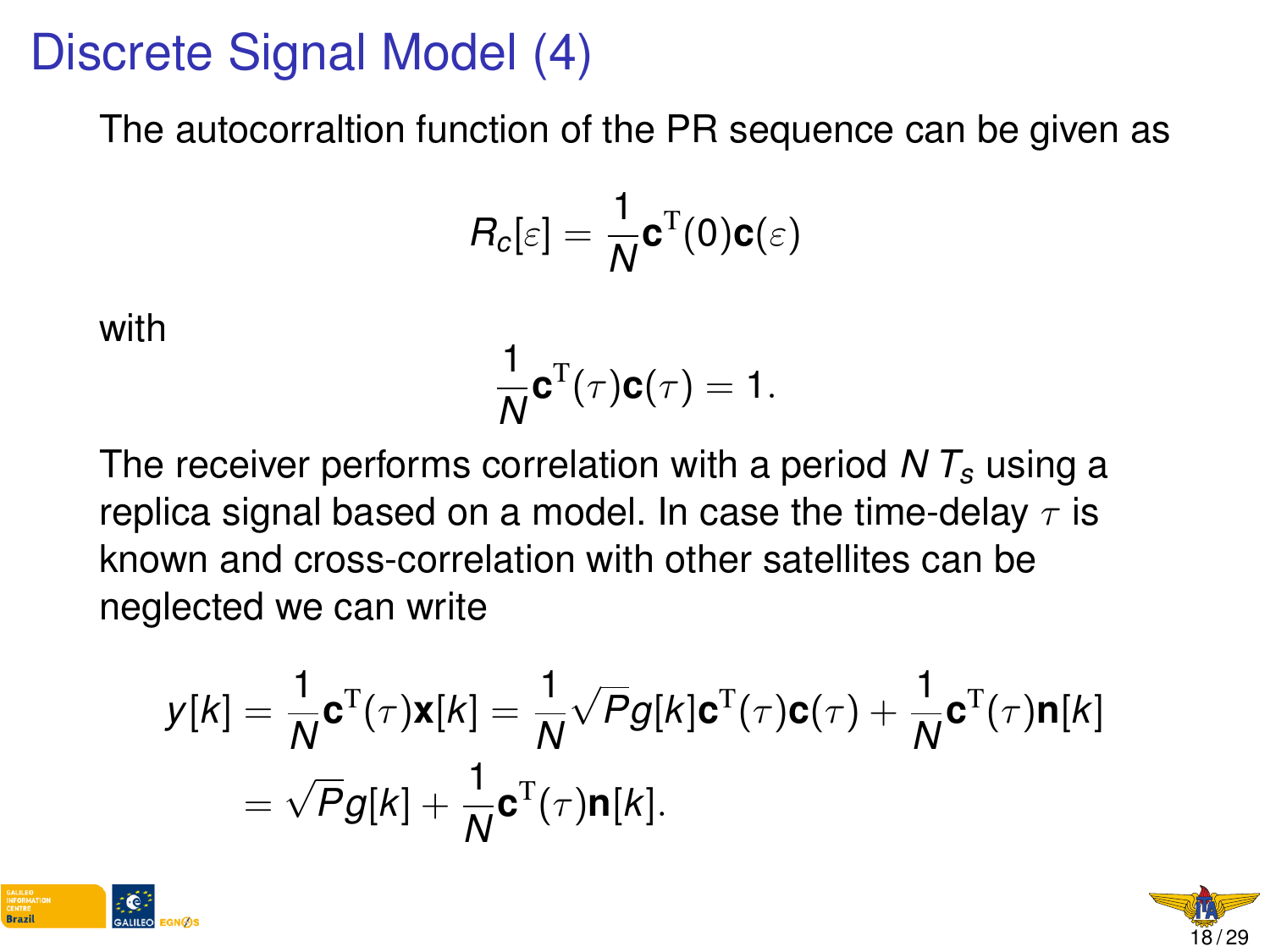

[Multiple Access Schemes](#page-1-0)

[Spread Spectrum Signals](#page-0-0)

[Processing Gain and Interference](#page-0-0)

[Time-Delay Estimation](#page-0-0)



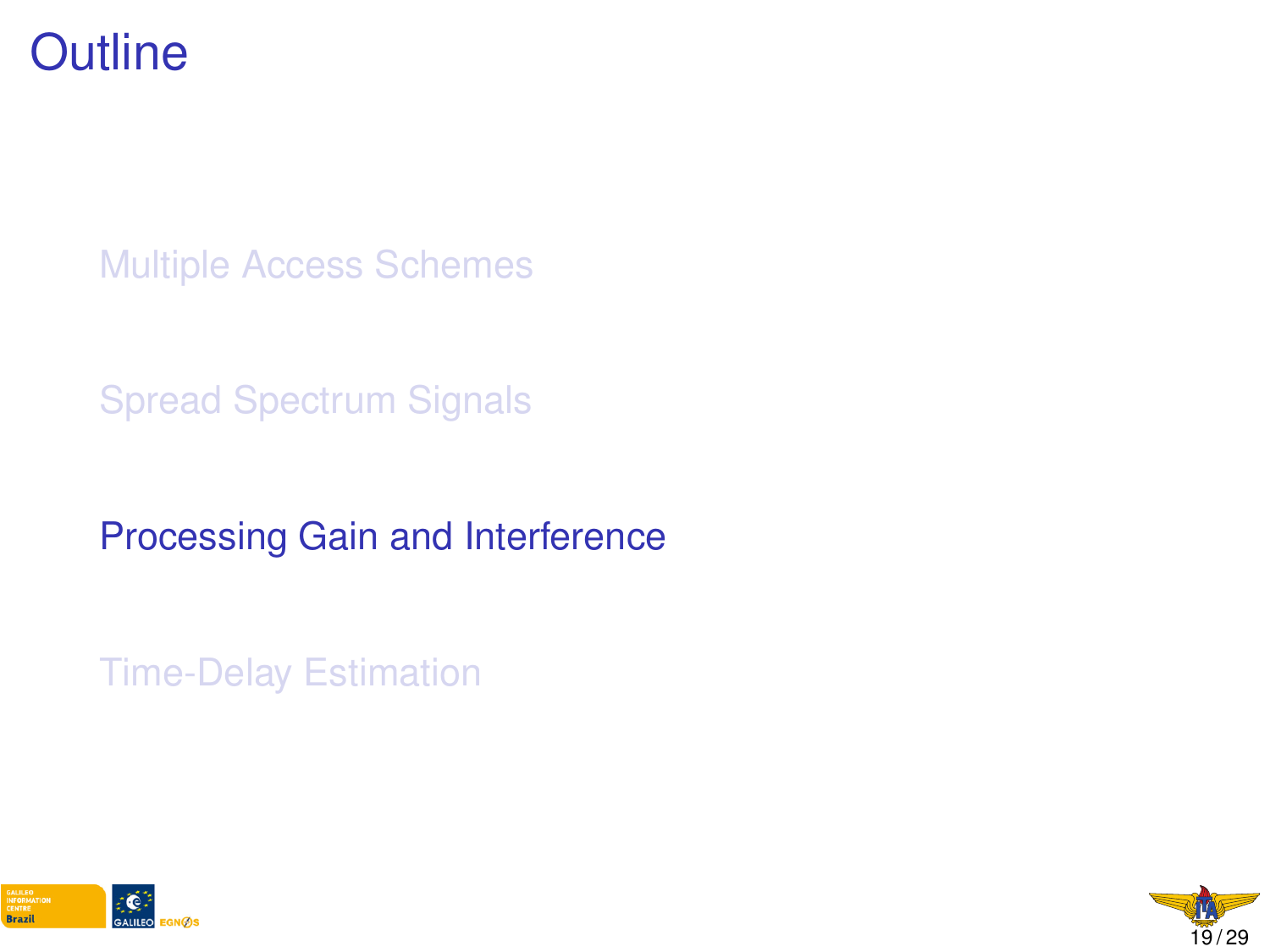# Spreading Factor (1)

The multiplication of the navigation data sequence *g*(*t*) with the much faster oscillating PR sequence *c*(*t*) introduces a spreading of the spectrum of the navigation data sequence of the factor

$$
S=\frac{T_d}{T_c}
$$

- ► *S*: Often called spreading factor
- In general  $T_c \ll T_d$
- $\triangleright$  The spread signal thus can be "hidden" below the noise in case the maximum value of the PSD of the noise  $\frac{N_0}{2}$  is larger than the maximum value of the PSD of the spread signal  $\Phi_c(f)$



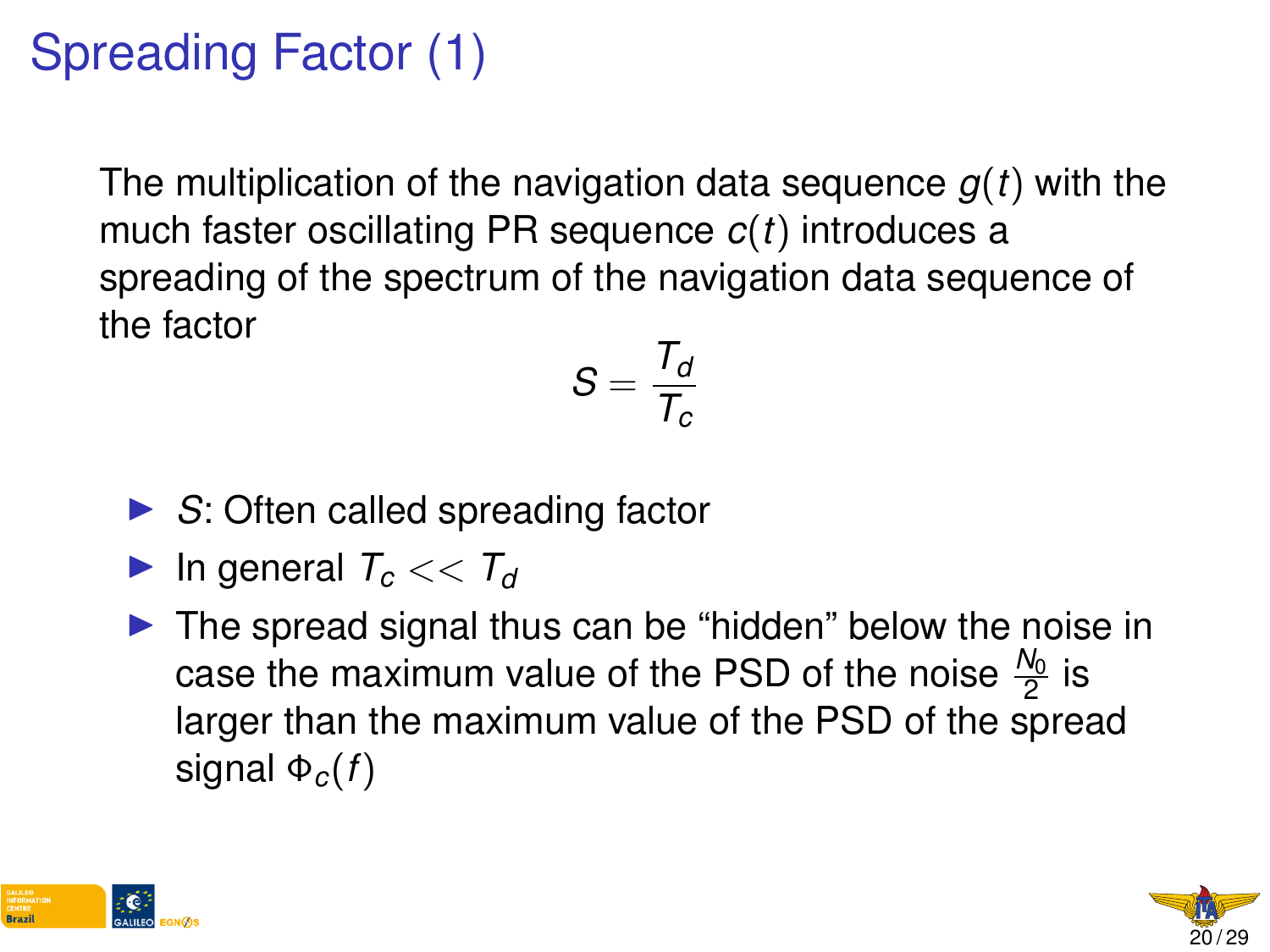# Spreading Factor (2)



 $\blacktriangleright \Phi_q(f)$ : PSD of the navigation data sequence  $g(t)$ 



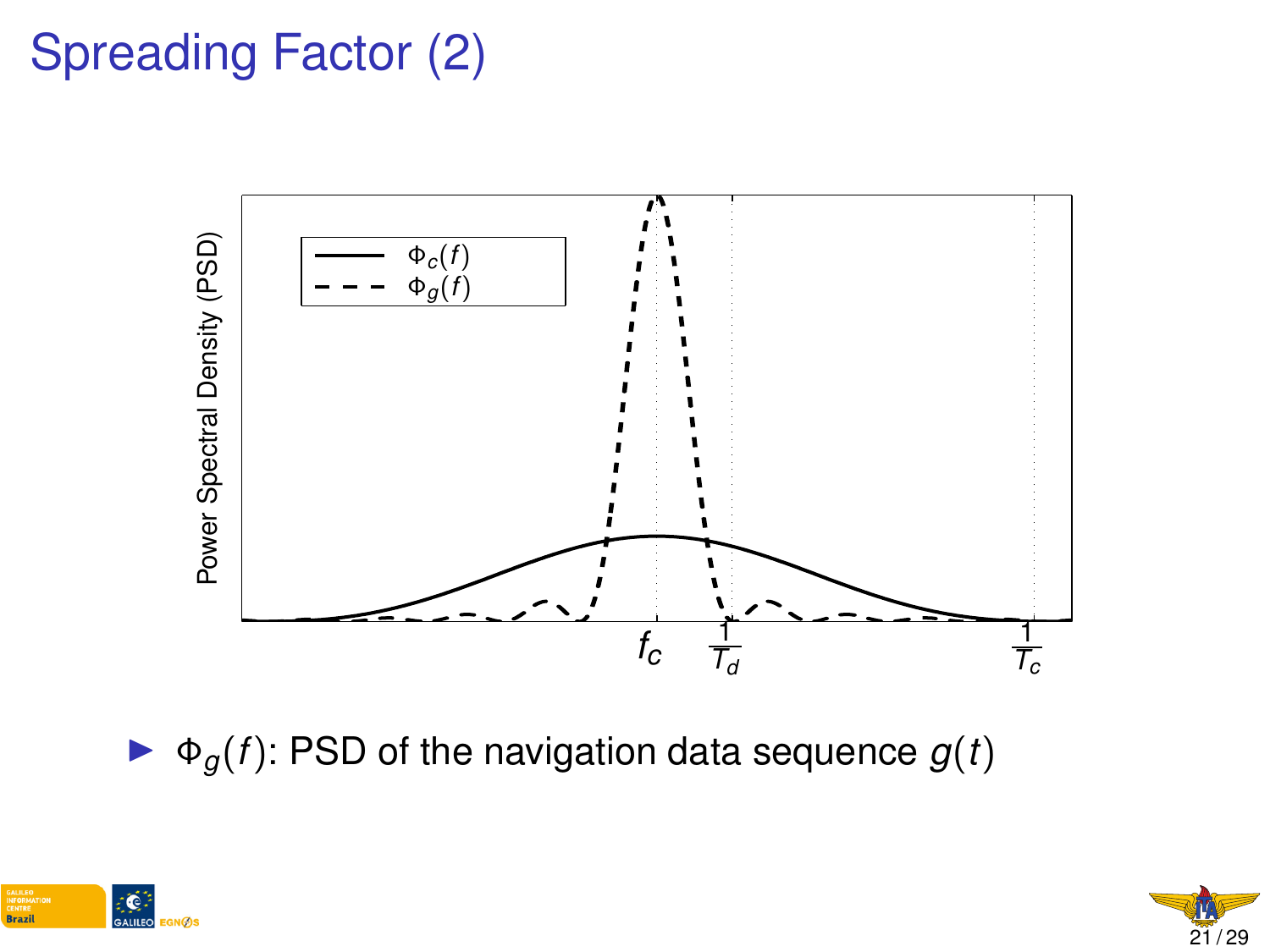### Processing Gain (1)

The signal-to-noise ratio (SNR) before correlation can be given as

$$
\text{SNR}_s = \frac{\text{E}\left[||\sqrt{P}g[k]\mathbf{c}(\tau)||_2^2\right]}{\text{E}\left[||\mathbf{n}[k]||_2^2\right]} = \frac{P}{\sigma_n^2} = \frac{P}{N_0B}.
$$

In case the time-delay  $\tau$  is known the SNR after despreading (correlation) can be given as

$$
SNR_{d} = \frac{E\left[\left|\frac{1}{N}\sqrt{P}g[k]\mathbf{C}^{T}(\tau)\mathbf{C}(\tau)\right|^{2}\right]}{E\left[\left|\frac{1}{N}\mathbf{C}^{T}(\tau)\mathbf{n}[k]\right|^{2}\right]}
$$

$$
= \frac{P}{\frac{1}{N^{2}}\mathbf{C}^{T}(\tau)\underbrace{E\left[\mathbf{n}[k]\mathbf{n}^{H}[k]\right]}_{=-\sigma_{n}^{2}l_{N}}\mathbf{C}^{*}(\tau)} = \frac{PN}{\sigma_{n}^{2}}
$$

$$
= \frac{PT_{d}2B}{N_{0}B} = \frac{P}{N_{0}B_{d}} = \frac{P}{\breve{\sigma}_{n}^{2}}.
$$



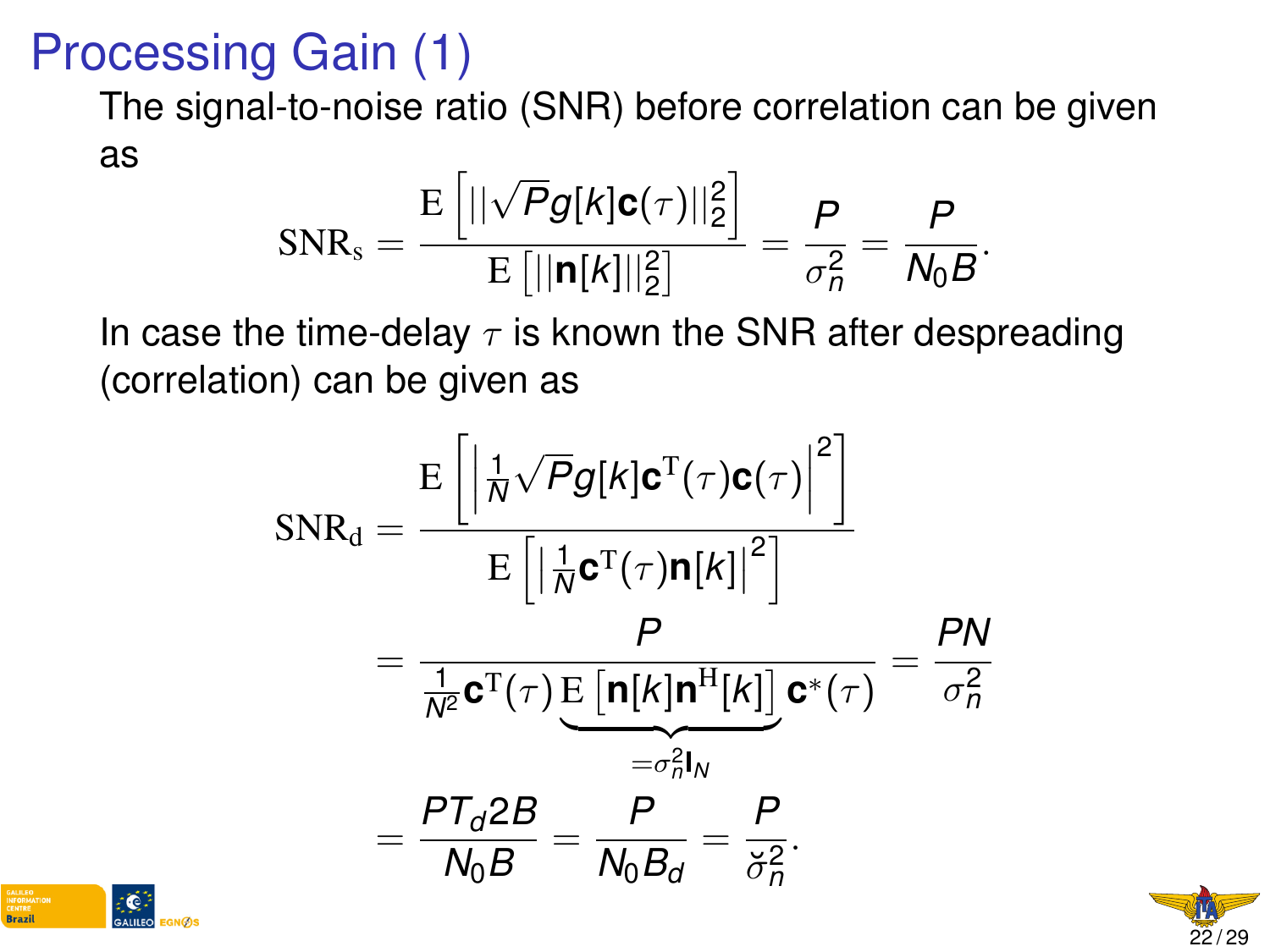### Processing Gain (2)

The relation between the SNR after and before despreading can be given by

$$
\text{SNR}_\text{d} = \frac{P}{N_0 B_d} = \frac{PB}{N_0 B_d B} = \frac{P}{N_0 B} \frac{B}{B_d} = \text{SNR}_\text{s} \ G
$$

where the so-called processing gain is

$$
G=\frac{B}{B_d}=2r\frac{T_d}{T_c}=2rS,\ r\in\mathbb{R}^+.
$$

- $\blacktriangleright$  The processing gain *G* is a result of the change of the noise bandwidth and the resulting noise power
- $\blacktriangleright$  The spreading factor *S* describes the spreading of  $g(t)$  by multiplication with *c*(*t*) and the processing gain *G* describes the gain in SNR after despreading



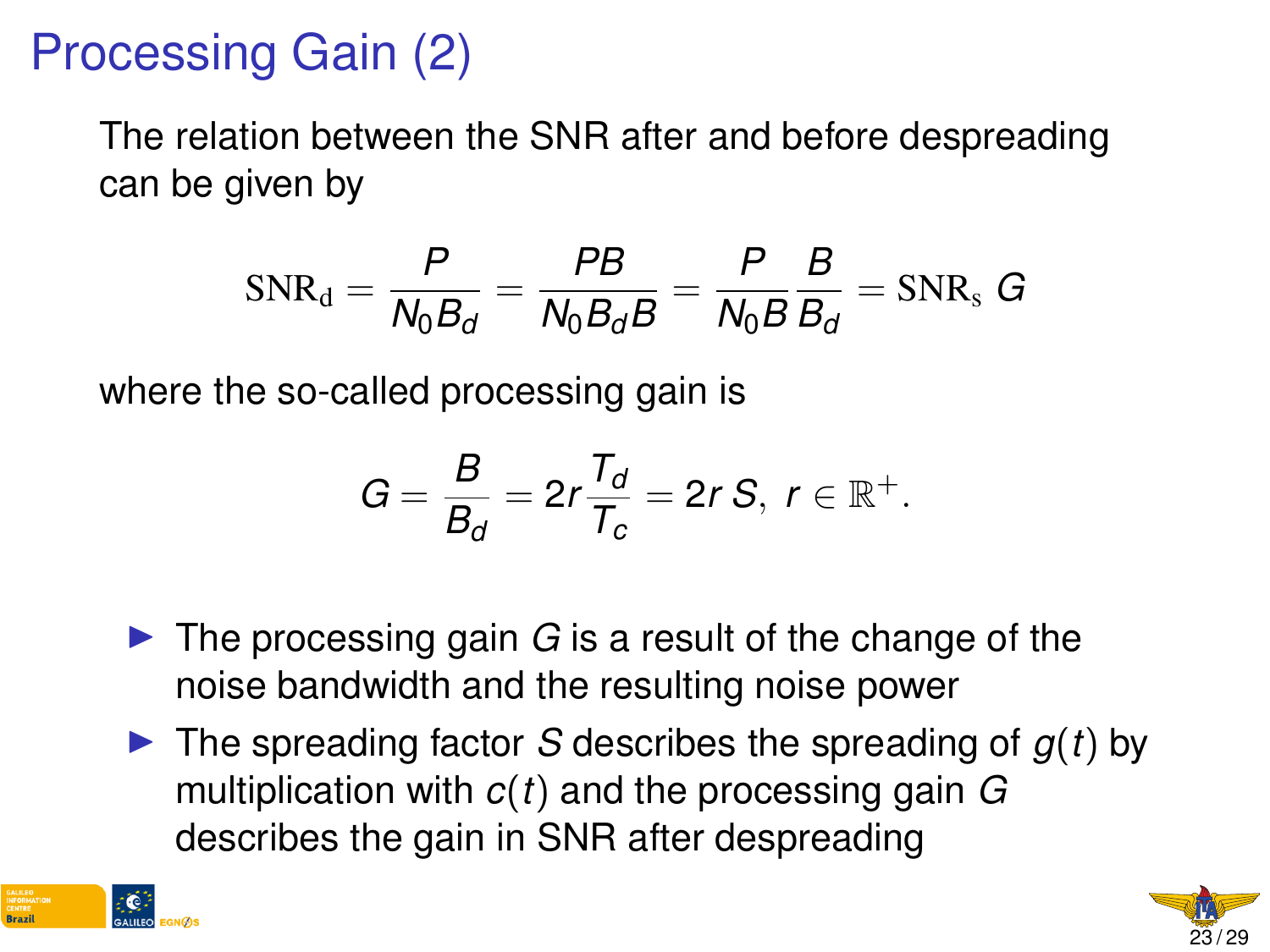#### **Interference**

The signal-to-interference-plus-noise-ratio (SINR) before despreading in case of additional interference with power *J* (uniformly distributed across *B*) can be given as

$$
SINR_s = \frac{P}{BN_0 + J}
$$

The SINR after dispreading is

$$
\text{SINR}_\text{d} = \frac{P}{B_d N_0 + \frac{B_d}{B} J} = \frac{P}{B_d N_0 + \frac{J}{G}}
$$

- $\blacktriangleright$  For broadband interference the SINR increase after despreading is dependent on the processing gain *G*
- $\triangleright$  System design can incorporate certain interference robustness

 $\triangleright$  For narrowband or partial band interference  $c(t)$  spreads the jamming signal so that it appears as wideband

Gaussian noise at the output of the correlator

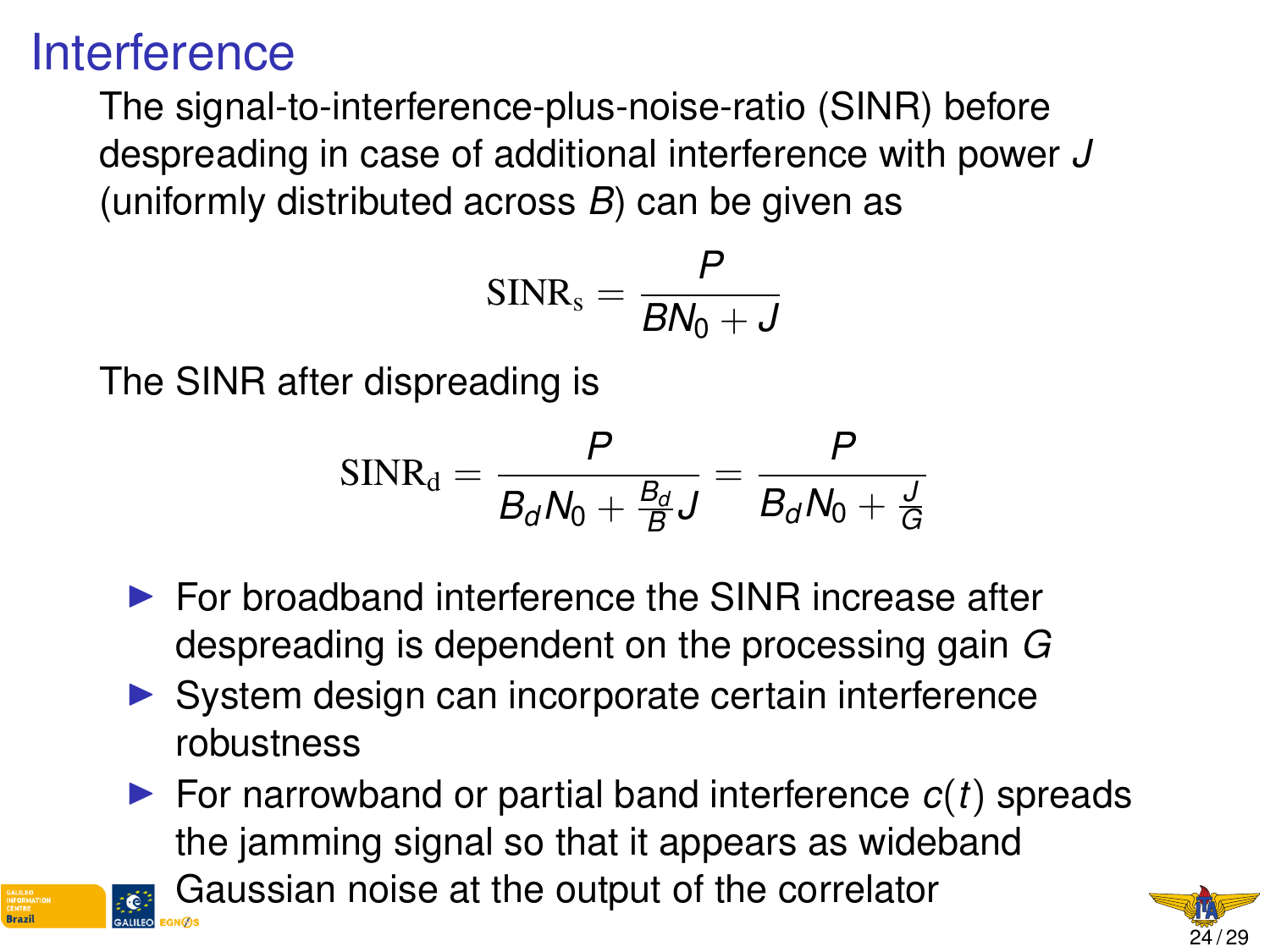#### **Outline**

[Multiple Access Schemes](#page-1-0)

[Spread Spectrum Signals](#page-0-0)

[Processing Gain and Interference](#page-0-0)

[Time-Delay Estimation](#page-0-0)



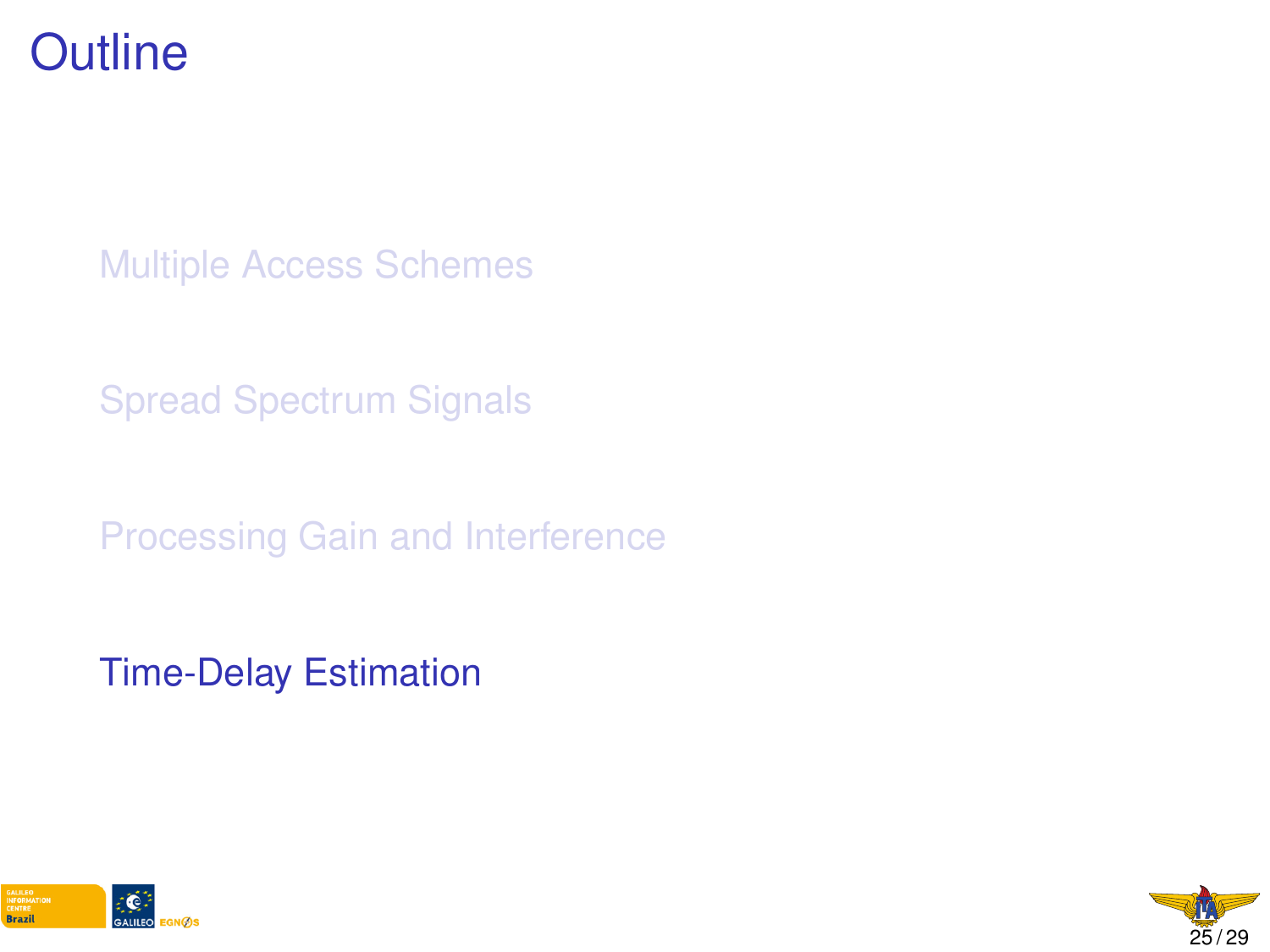#### Maximum Likelihood Time-Delay Estimation (1) For

$$
\mathbf{x} = \mathbf{x}[0]
$$

let us assume a random variable *x* has a multivariate Gaussian probability density function (pdf) parameterized by the parameter  $\tau$  and thus we get

$$
p_{\boldsymbol{x}}(\boldsymbol{x};\tau) = \frac{1}{(2\pi\sigma_n^2)^{N/2}} \exp\left[-\frac{\|\boldsymbol{x}-\sqrt{P}\boldsymbol{c}(\tau)\|_2^2}{2\sigma_n^2}\right]
$$

The likelihood function with respect to the parameter  $\tau$  is given as

$$
L(\mathbf{x};\tau)=p_{\mathbf{x}}(\mathbf{x};\tau)
$$

 $\blacktriangleright$   $L(\mathbf{x}; \tau)$  is a function of the parameter  $\tau$ , which is to be estimated at a given realization of the random variable *x*

**IGC The pdf**  $p_{\mathbf{x}}(\mathbf{x}; \tau)$  **is a function of the realization of the** random variable **x** for a fixed value of the parameter  $\tau$ 

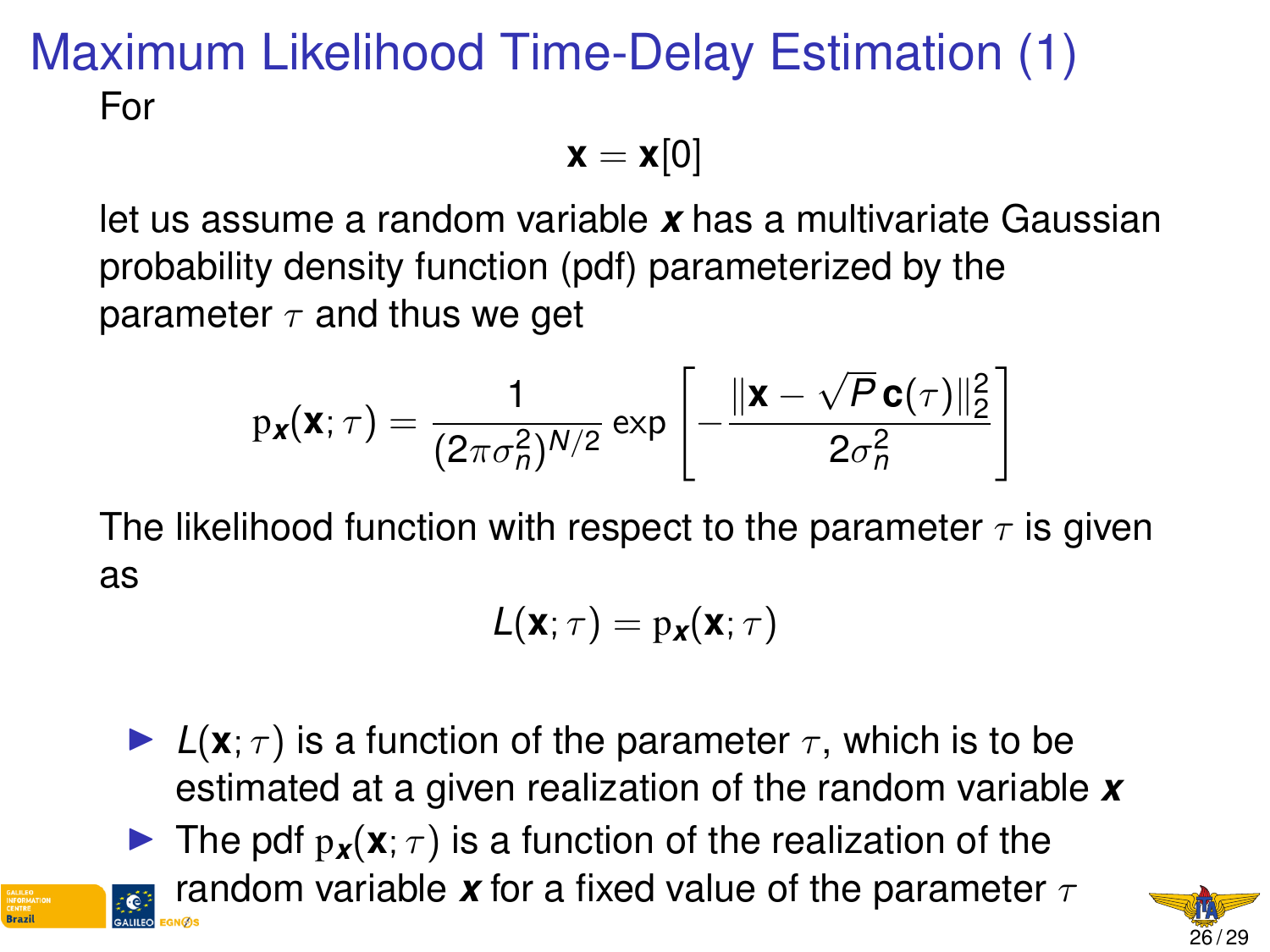#### Maximum Likelihood Time-Delay Estimation (2)

Now the maximum likelihood estimator (MLE) can be given as

$$
\hat{\tau} = \arg \max_{\tau} \{ \mathcal{L}(\mathbf{X}; \tau) \} = \arg \max_{\tau} \{ \log \left( \mathcal{L}(\mathbf{X}; \tau) \right) \}.
$$

The MLE is asymptotically (large *N*) unbiased and efficient. When further deriving the estimator we get

$$
\hat{\tau} = \arg \max_{\tau} \left\{ \log \left( L(\mathbf{X}; \tau) \right) \right\}
$$
\n
$$
= \arg \max_{\tau} \left\{ \log(1) - \log \left( (2\pi \sigma_n^2)^{N/2} \right) - \frac{1}{2\sigma_n^2} ||\mathbf{X} - \sqrt{P} \mathbf{C}(\tau) ||_2^2 \right\}
$$
\n
$$
= \arg \max_{\tau} \left\{ -\|\mathbf{X}\|_2^2 + 2\sqrt{P} \mathbf{X}^T \mathbf{C}(\tau) - P \| \mathbf{C}(\tau) ||_2^2 \right\}
$$

As the first term does not depend on  $\tau$  and the third term is constant with  $\|\mathbf{c}(\tau)\|_2^2 \approx \mathcal{N}, \forall_{\tau}$  as well as dropping the constant constant with  $||c(7)||_2 \approx$ <br>factor 2√*P* we can write

$$
\hat{\tau} = \arg\max_{\tau} \left\{ \mathbf{x}^{\mathrm{T}} \mathbf{C}(\tau) \right\} = \arg\max_{\tau} \left\{ J(\tau) \right\}
$$



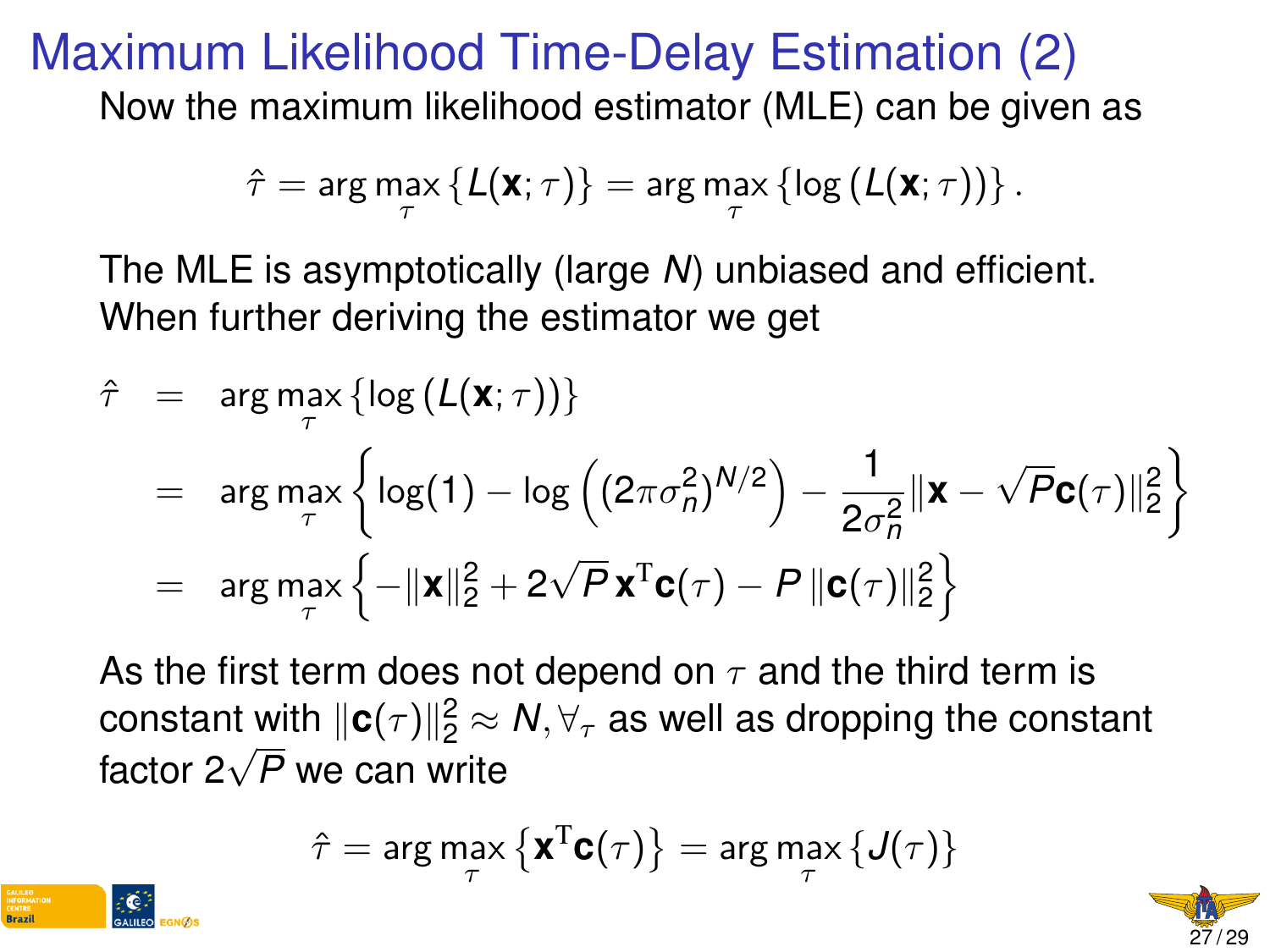# Time-Delay Estimation with a Delay Locked Loop (DLL) (1)

In practice, time-delay estimation is performed using a DLL applying a gradient ascent method (step size  $\mu > 0$ ) where the *k*th iteration can be given as

$$
\hat{\tau}[k] = \hat{\tau}[k-1] + \mu \frac{\partial \mathcal{J}(\hat{\tau}[k-1])}{\partial \tau}
$$

The derivative can be approximated using the central difference quotient of length 2∆,

$$
\hat{\tau}[k] = \hat{\tau}[k-1] + \frac{\mu}{2\Delta} \left( J(\hat{\tau}[k-1] + \Delta) - J(\hat{\tau}[k-1] - \Delta) \right)
$$

$$
= \hat{\tau}[k-1] + \frac{\mu}{2\Delta} \left( \mathbf{x}^{\mathrm{T}} \mathbf{c}(\hat{\tau}[k-1] + \Delta) - \mathbf{x}^{\mathrm{T}} \mathbf{c}(\hat{\tau}[k-1] - \Delta) \right)
$$

A stochastic version (considering successive periods *k*) can be given as

$$
\hat{\tau}[k] = \hat{\tau}[k-1] + \frac{\mu}{2\Delta} (\mathbf{x}^{T}[k-1]\mathbf{c}(\hat{\tau}[k-1] + \Delta))
$$

$$
-\mathbf{x}^{T}[k-1]\mathbf{c}(\hat{\tau}[k-1] - \Delta))
$$